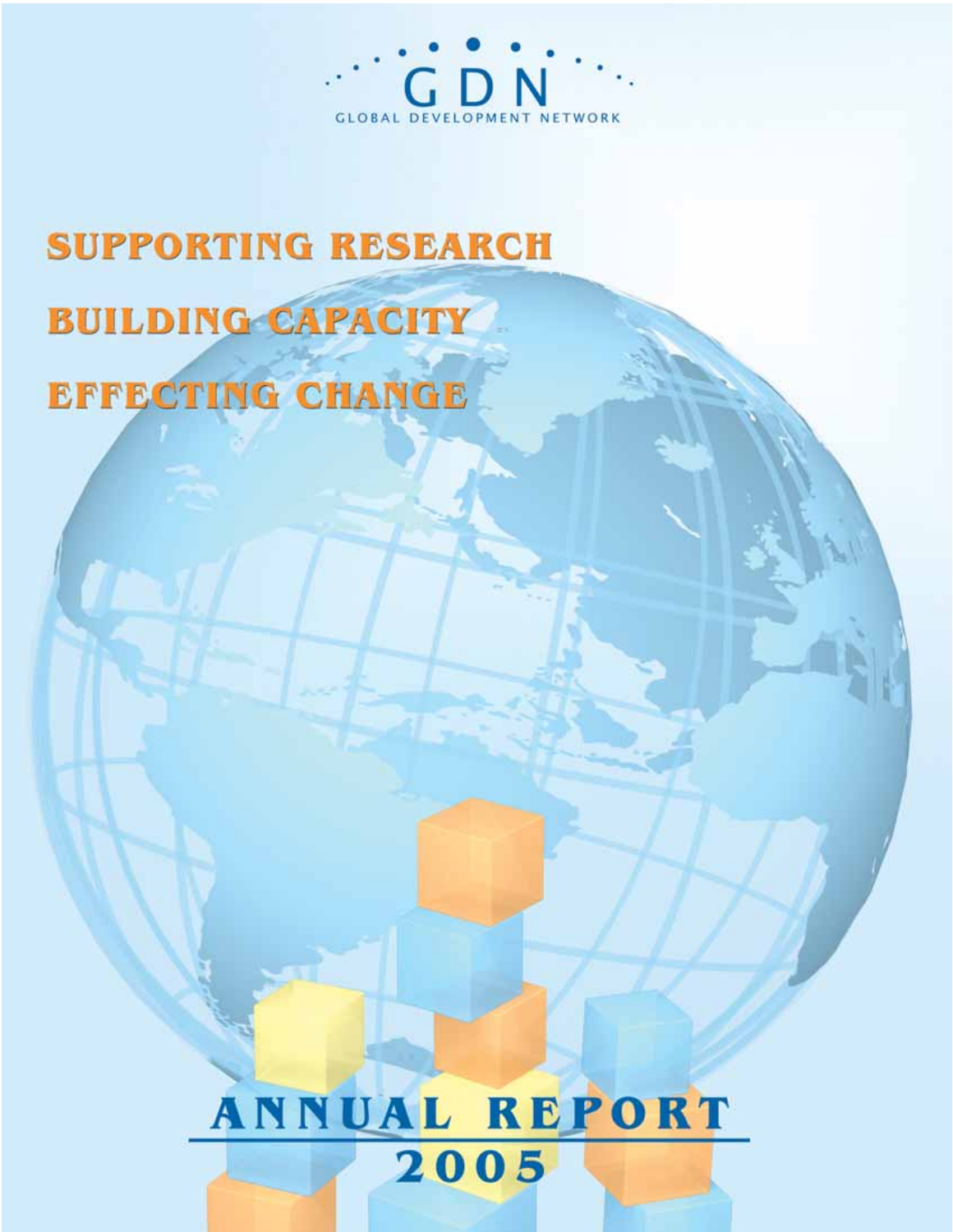# Table 1 GDN regional network partners

(October 2005)

| <b>REGION</b>                                   | <b>NETWORK PARTNERS</b>                                                                                | <b>LOCATION</b>             | <b>NETWORK HEADS</b>                                                                               |
|-------------------------------------------------|--------------------------------------------------------------------------------------------------------|-----------------------------|----------------------------------------------------------------------------------------------------|
| Asia Pacific                                    | <b>GDN</b> Japan                                                                                       | Tokyo,<br><b>JAPAN</b>      | Ryutaro Koga<br>r-koga@jbic.go.jp                                                                  |
| Commonwealth of<br>Independent<br><b>States</b> | <b>Economics Education and</b><br>Research Consortium (EERC)                                           | Moscow,<br><b>RUSSIA</b>    | <b>Eric Livny</b><br>elivny@eerc.ru                                                                |
| East Asia                                       | <b>East Asian Development Network</b>                                                                  | Bangkok,                    | Chalongphob Sussangkarn                                                                            |
|                                                 | (EADN)                                                                                                 | <b>THAILAND</b>             | chalongp@tdri.or.th                                                                                |
| Fastern &<br><b>Central Europe</b>              | <b>Center for Economic Research and</b><br><b>Graduate Education-Economics</b><br>Institute (CERGE-EI) | Prague,<br><b>CZECH REP</b> | <b>Randall Filer</b><br>randall.filer@cerge-ei.cz                                                  |
| Latin America                                   | Latin American and Caribbean<br><b>Economic Association (LACEA)</b>                                    | Bogotá,<br><b>COLOMBIA</b>  | Alejandro Gaviria<br>agaviria@uniandes.edu.co<br>Marcela Melendez<br>mmelendez@fedesarrollo.org.co |
| Middle East and                                 | Economic Research Forum (ERF)                                                                          | Cairo,                      | Samir Radwan                                                                                       |
| North Africa                                    |                                                                                                        | <b>EGYPT</b>                | sradwan@erf.org.eg                                                                                 |
| South Asia                                      | South Asia Network of Economic                                                                         | Islamabad,                  | A. R. Kemal                                                                                        |
|                                                 | <b>Research Institutes (SANEI)</b>                                                                     | <b>PAKISTAN</b>             | arkemal@saneinetwork.net                                                                           |
| <b>South Pacific</b>                            | Oceania Development Network                                                                            | Suva,                       | Mahendra Reddy                                                                                     |
|                                                 | (ODN)                                                                                                  | <b>FIJI</b>                 | reddy_m@usp.ac.fj                                                                                  |
| Sub-Saharan                                     | African Economic Research                                                                              | Nairobi,                    | William Lyakurwa                                                                                   |
| Africa                                          | Consortium (AERC)                                                                                      | <b>KFNYA</b>                | exec.dir@aercafrica.org                                                                            |

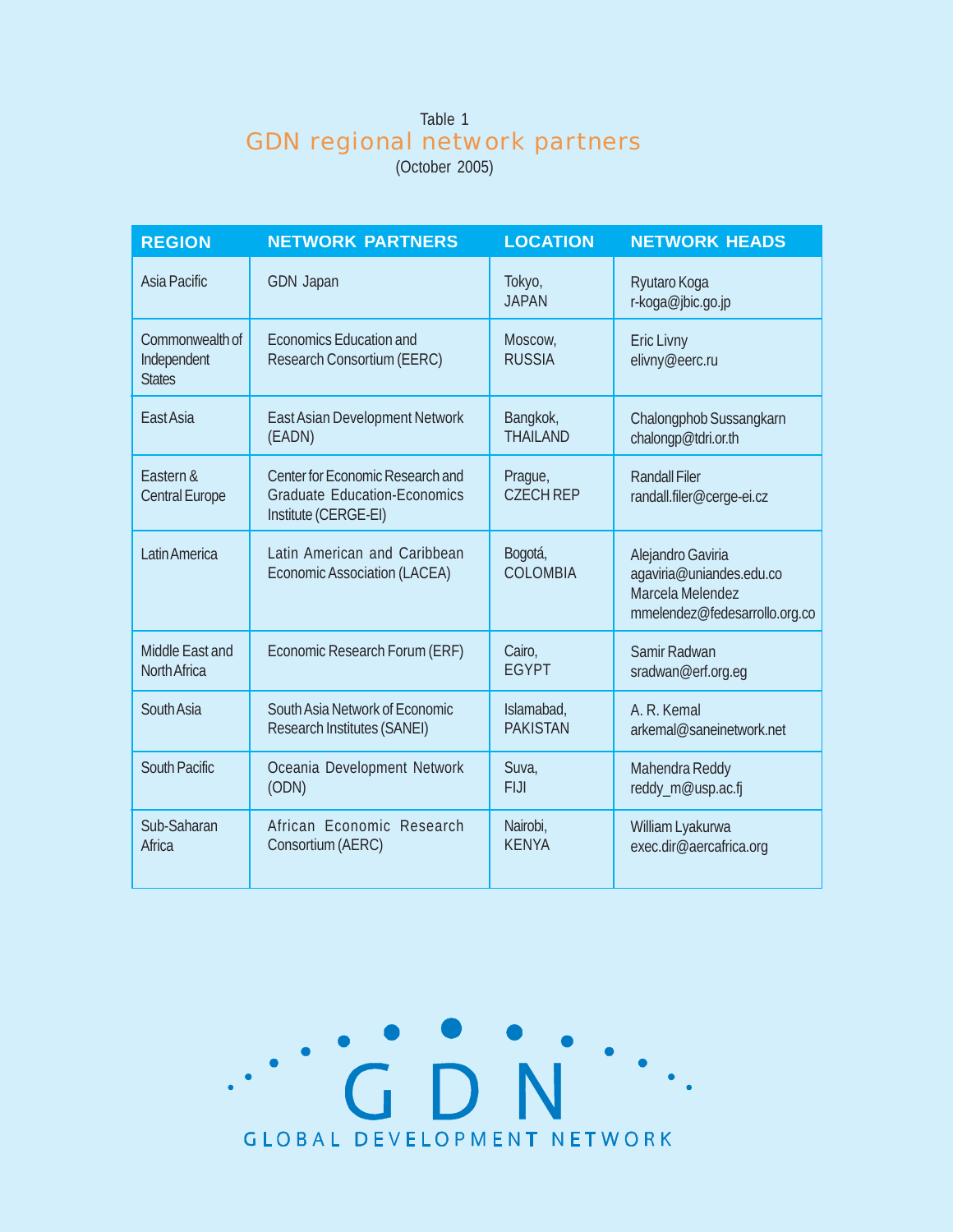# **Contents**

| <b>Reaffirming commitment</b>                        |                |
|------------------------------------------------------|----------------|
| Message from the Chair of the GDN Board of Directors | $\overline{2}$ |
| Message from the GDN President                       | $\mathfrak{Z}$ |
|                                                      |                |
| A new chapter begins: the move to New Delhi          |                |
| New GDN international Secretariat opened             | $\overline{4}$ |
| Remembering Lal Jayawardena: a GDN colloquium        | 5              |
| Towards international organization status            | 6              |
| Tapping the reservoir of intellect                   |                |
| Understanding mutual impact: the Dakar conference    | $\overline{7}$ |
| Updates from the regional networks                   | 8              |
| Recognizing the best: the Global Development Awards  | 10             |
|                                                      |                |
| <b>Disseminating information</b>                     |                |
| GDN Publications - 2005                              | 11             |
| GDNet: Bridging the information divide               | 12             |
| <b>GDN projects: promoting research globally</b>     |                |
| Updating the Global Research Projects                | 14             |
| Linking researchers across the world                 | 16             |
|                                                      |                |
| <b>Evaluating capacity building</b>                  |                |
| Evaluating outcomes                                  | 17             |
| Building capacity from the young up                  | 18             |
| <b>GDN Board of Directors</b>                        | 19             |
| <b>Supporting GDN</b>                                | 20             |
| <b>Financial Performance</b>                         | 21             |
|                                                      |                |

GLOBAL DEVELOPMENT NETWORK **ANNUAL REPORT 2005** ANNUAL REPORT 2005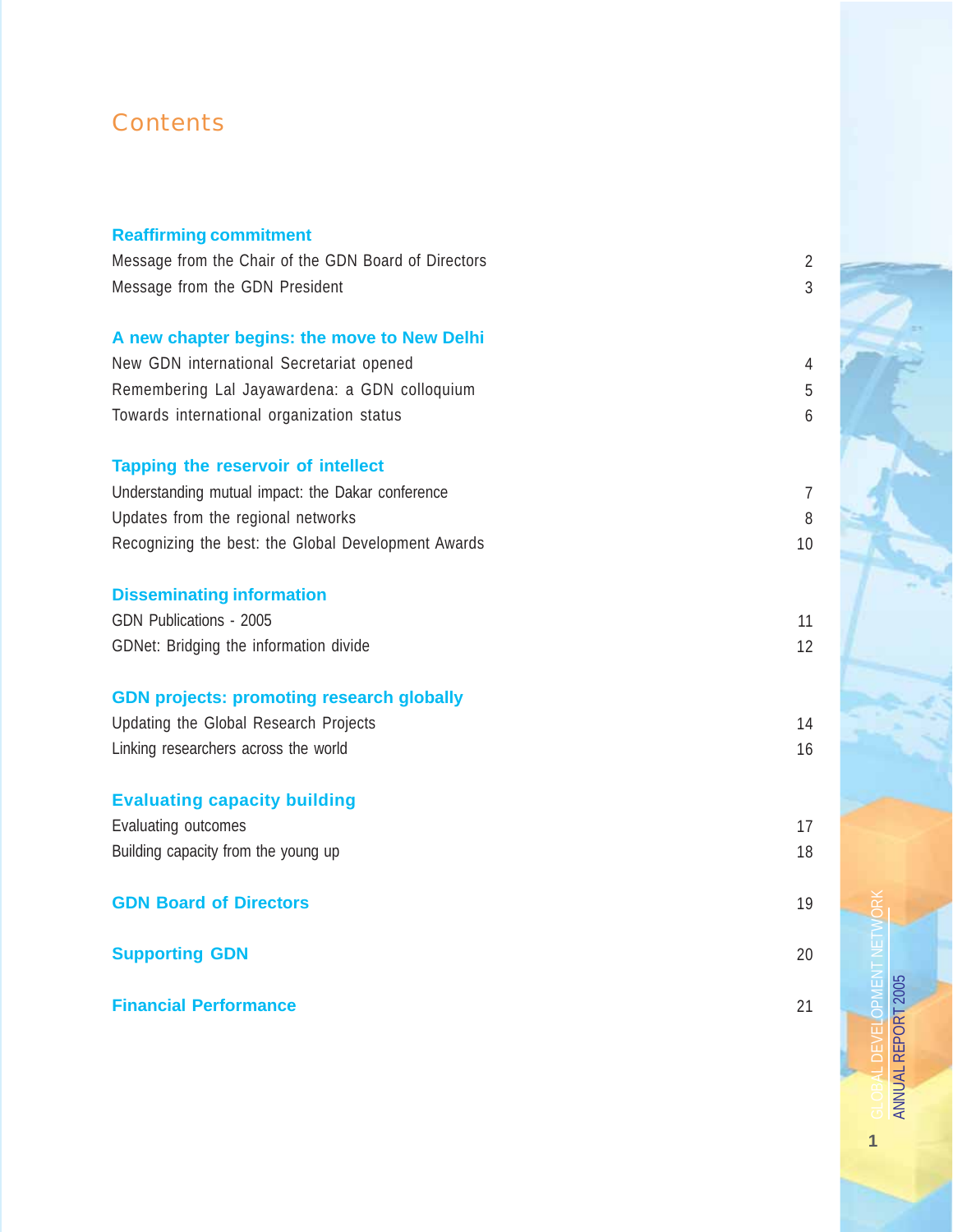## Message from the Chair of the GDN Board of Directors

*Dr. Ernesto Zedillo was unanimously elected Chair at the GDN Board of Directors' meeting in Dakar in January 2005.*



Ernesto Zedillo is the Director of the Center for the Study of Globalization and Professor of International Economics and Politics at Yale University. He was President of Mexico from 1994 to 2000. After leaving office, Dr. Zedillo became Chair of the UN High Level Panel on Financing for Development and a Co-Coordinator of the UN Millennium Project Task Force on Trade. He was Co-Chair of the UN Commission on the Private Sector and Development along with Prime Minister Paul Martin of Canada. In April 2005 he was appointed by the UN Secretary-General to serve as his Envoy for the September 2005 Summit in which heads of state reviewed implementation of the Millennium Declaration. Dr. Zedillo is a member of the Trilateral Commission, serves on the International Advisory Board of the Council on Foreign Relations, the Board of Directors of the Institute for International Economics, and is a trustee of the World Economic Forum.

*"Last December, I was asked to join the Global Development Network and to be proposed as its Chairman. That invitation touched deeply my public service chords because of GDN's mission and its very valuable and extensive work in the developing world. Subsequently, at the Sixth Annual Development Conference held in Dakar in January, I was voted Chairman of the GDN Board of Directors.*

*I am glad to have this opportunity to chair GDN because it represents concretely the kind of exciting new thinking that is absolutely essential for building local research and analytical capacity to enable countries to design, implement, and evaluate their own development strategies. I believe that GDN's work contributes to supporting homegrown expertise and development programs. GDN is and continues to be an institution owned and managed primarily by the community it is intended to serve."*



 **Ernesto Zedillo**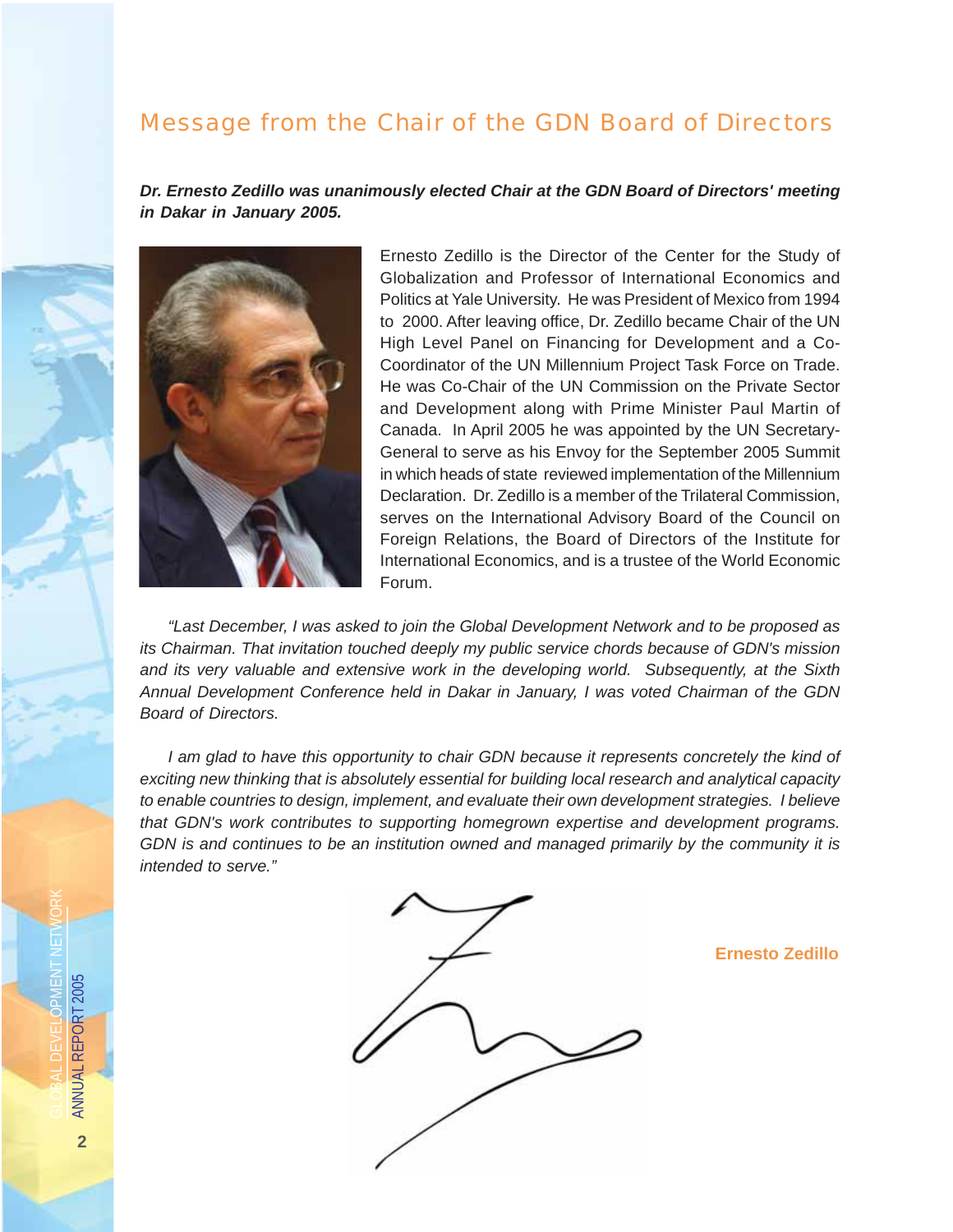### Message from the GDN President

*"In this, my first message from New Delhi, I am delighted to report that the move from Washington has been successfully accomplished and that the Secretariat is functioning very effectively from its new headquarters. Many deserve credit for making the transition so smooth, but special thanks has to go to the government of India for its generous support of GDN and to our excellent staff, both in Washington and here in New Delhi.*

*Change in location does not imply change in objective. GDN remains fully committed to building research capacity throughout the developing and transition worlds. Nor does it imply change in intensity of effort as revealed by a few highlights from the year: 500 participants attended the Dakar conference with over 160 from the African continent; the first volume from the Global Research Project on 'Understanding Reform' is now available; the Global Development Awards and Medals Competition received 700 submissions, more than twice last year's total;*



*GDNet's Knowledge Base now boasts almost 10,000 research documents; the three initial signatories of GDN's IO Charter Egypt, Italy, and Senegal -- have already been joined by three others including our host country, India. These and other outcomes bear out my conviction that bringing us closer to those we are intended to serve through our offices in Cairo and now New Delhi has strengthened our resolve and will lead to even greater progress in the years ahead."*

**Lyn Squire**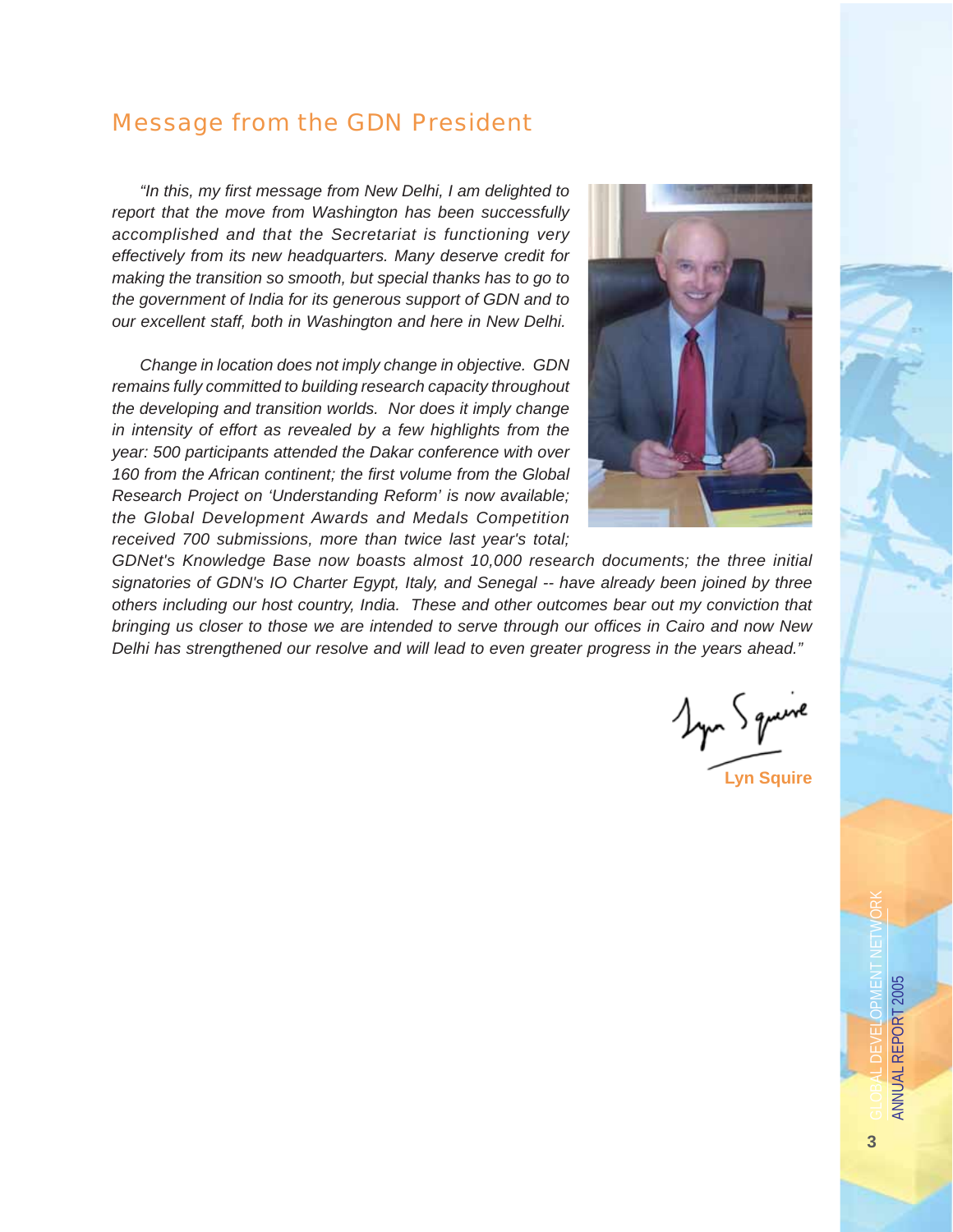# A new chapter begins: the move to New Delhi

#### **New GDN International Secretariat opened**

On the bright, sunny morning of May 2, 2005 and in the heat of the Indian summer, the GDN Secretariat began working out of our new offices located at the Vasant Kunj Institutional Area in New Delhi, India.

The relocation to Delhi marks GDN's continued commitment to our core constituency - researchers in developing and transition countries.



*Welcome to GDN, New Delhi*



*A weekly staff meeting in progress in New Delhi*



*Lyn Squire, President of GDN cuts the ribbon to open* **the new office**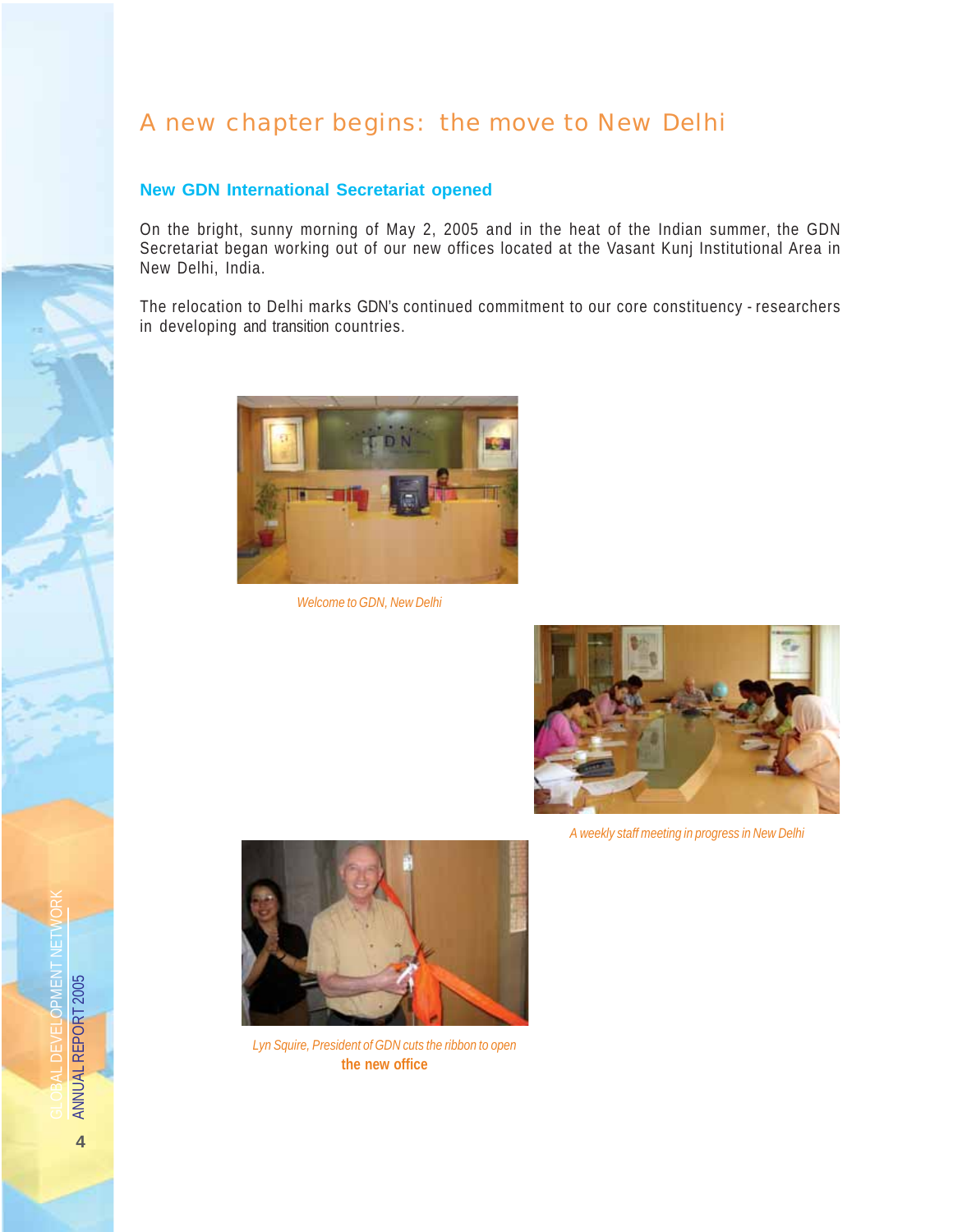# Remembering Lal Jayawardena: a GDN colloquium

*The move to New Delhi was particularly poignant as it came a year after the death of one of GDN's most ardent supporters former Chair of the Board of Directors, Lal Jayawardena.*

In April 2005, Lal Jayawardena was honored at a colloquium organized by GDN in New Delhi. The program was opened by Manmohan Singh, prime minister of India, a close personal friend of Dr. Jayawardena. South Asia's leading academics, diplomats, and political figures came together to pay tribute to Lal's contribution to our understanding of development.



*Panelists address the colloquium*

The panel chaired by N. Ram, Editor-in-Chief of *The Hindu* newspaper, also featured tributes in the form of substantive discussions of key development issues of crucial importance to the developing world and central to Lal Jayawardena's economic thinking and ideals.

#### *"To study economics is to feel"*

*[Lal] and I got to know each other in Cambridge… At a seminar where he and I participated in the famous political economy club… Lal pointed out to me, [that] when we study economics, our impulse is not the philosopher's impulse, not knowledge for the sake of knowledge, but for bringing about an element of feeling directly or indirectly which will have [a] perceptible impression on the quality of living of people. Lal and I worked very closely for some years in the beginning of UNCTAD (of which Lal was one of the founding members) and that was the age of hope where people generally believed that through international cooperation we could usher in a brave new world. Lal was par excellence an individual. He believed that ultimately good was bound to prevail over evil. Along with Keynes, he believed that ideas are in many ways more important than vested interests. In remembering Lal, we pay homage to a remarkable human being, a great friend. A man like him will be missed for a long, long time to come.*



*Excerpts from the speech of Manmohan Singh, Prime Minister of India*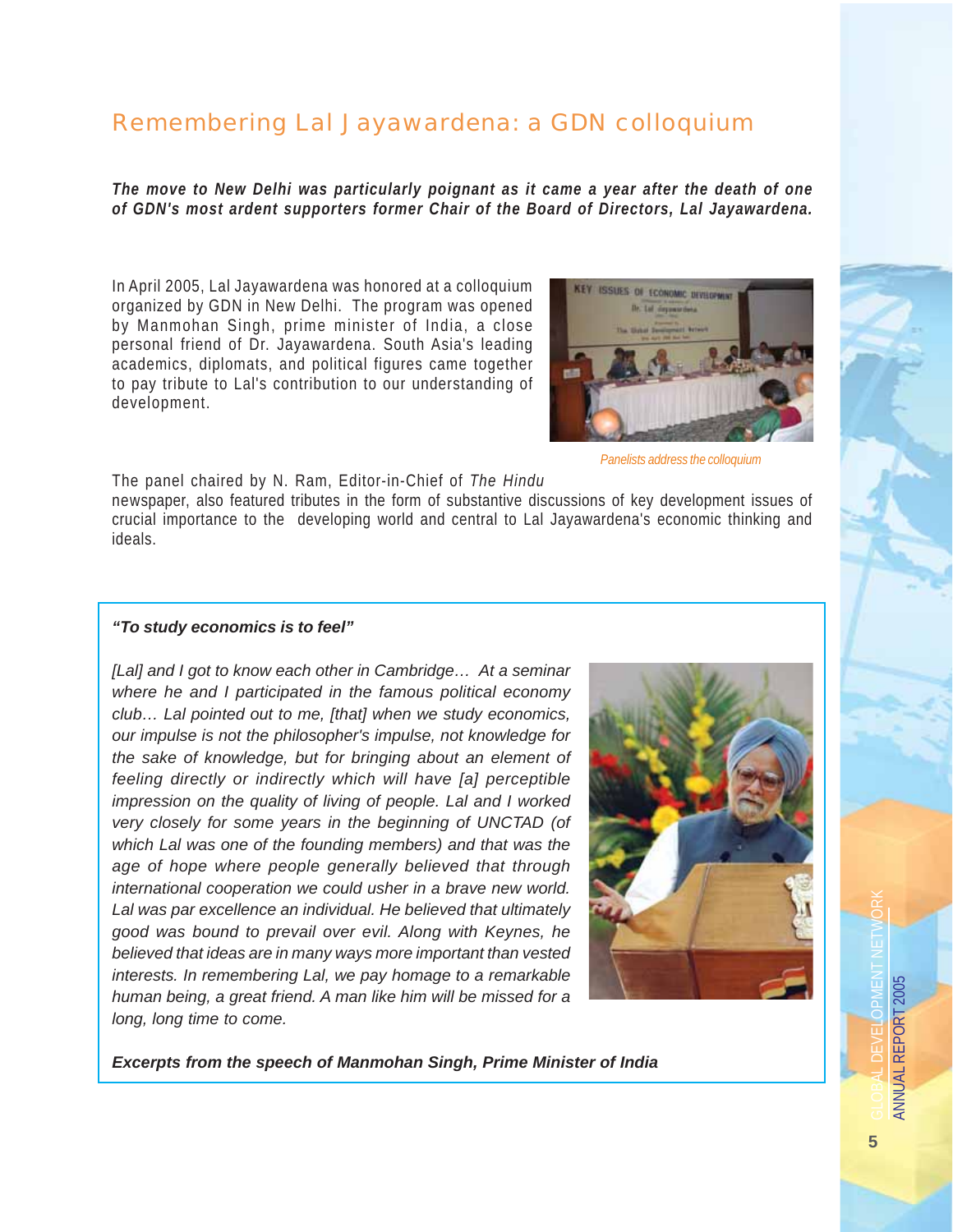## Towards international organization status

The year 2005 marked the transformation of GDN into an international organization (IO), a major milestone in the history of an organization formally launched just six years ago. Several countries, including Colombia, Egypt, India, Italy, Senegal, and Sri Lanka, re-affirmed their support by signing GDN's IO charter.

#### **January 23, 2005: Egypt, Italy, and Senegal sign the Charter**

The Dakar Conference in Senegal provided the setting for this historic event the first signatures to the IO charter. Senegalese Minister of Education Moustapha Sourang was joined by Egyptian Ambassador Sanna Attallah and Italian representative to Senegal Ambassador Agostino Mathis. The signing ceremony was attended by several international dignitaries, members of the GDN Board of Directors, and representatives of the international research community.

#### **February 16, 2005: Colombia and Sri Lanka sign the Charter**

Soon after the annual conference, Colombian representative Ambassador Luis A. Moreno and Sri Lankan representative Ambassador Devinda Subasinghe signed the Charter at a ceremony in Washington D.C.

#### **October 28, 2005: India signs the Charter**

Ashok Jha, Secretary, Department of Economic Affairs, Ministry of Finance, India signed the IO charter on behalf of the host country. The signing follows approval from the Union Cabinet of the government of India earlier this year.

All these signatory countries are now in the process of ratifying the agreement.

#### *Lyn Squire, President GDN and Isher Ahluwalia, Board Member look on as Ashok Jha, Secretary, Ministry of Finance, India, signs the GDN Charter*

*signs the Charter in Dakar as Ernesto Zedillo, Chair, GDN Board of Directors looks on*



*Sanna Attalah, Egyptian Ambassador to Senegal signs on her nations behalf*





.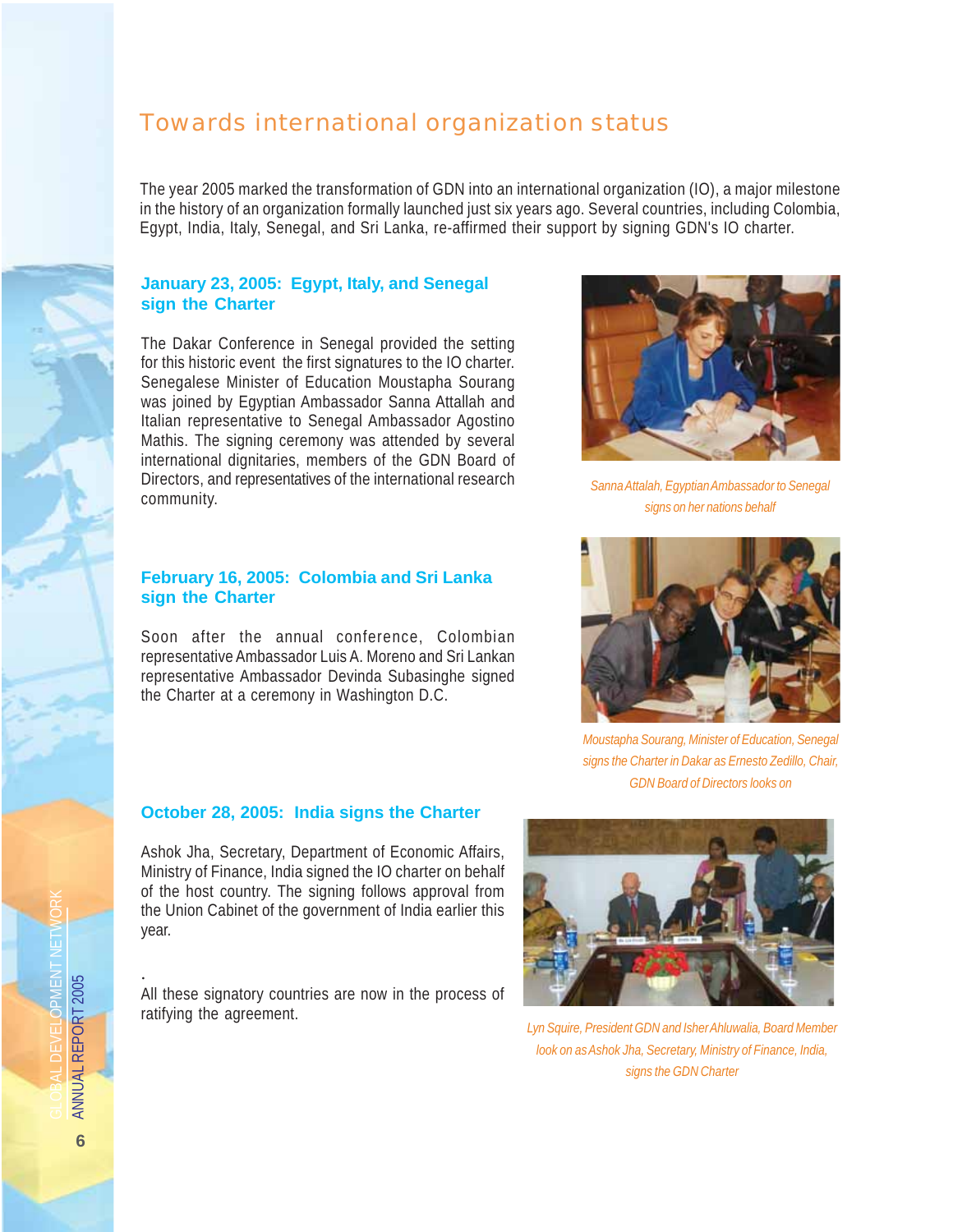# Understanding mutual impact: the Dakar conference

The Sixth Annual Global Development Conference, *Developing and Developed Worlds: Mutual Impact*, was held in Dakar, Senegal, January 24-26, 2005. The international conference brought together 500 researchers and policymakers from across the world to discuss the myriad ways in which the developing and developed worlds impact each other's trajectories.

#### **Key highlights:**

- $\approx$  Richard Cooper, deputy chair of the GDN Board of Directors, opened the conference by placing the topic of mutual impact in a historical context and highlighting the flow of ideas and the spread of markets as the most important aspects of interdependence between developing and developed countries.
- $\approx$  President Abdoulaye Wade of Senegal highlighted the African development experience and the possibilities of cooperation between North and South countries.
- $\mathscr{L}$  Paul Collier of Oxford University spoke on conflict and security and his presentation was especially well received, demonstrating the speaker's depth of knowledge, extensive research, and original thinking on the subject.

*"The people in charge of public policies in Southern countries have the ardent obligation to answer the pressing demand of improving living standards and taking the best advantage of the opportunities of globalization. This can happen through a better functioning of the global economy, a better control of market rules, and the existence of regulation mechanisms. And this would entail, while strengthening the current institutional international architecture, implementing a structure of regulation to open up Northern markets to Southern countries and, in the particular case of Africa, to implement the New Partnership for the Development of Africa."*

**Abdoulaye Wade, President of Senegal**



#### **Conference participants**

representation of other social science disciplines compared to previous years.

The increasing presence of government representatives reveals the possibilities for greater interaction between researchers and policymakers at future events.

GLOBAL DEVELOPMENT NETWORK ANNUAL REPORT 2005 **ANNUAL REPORT 2005**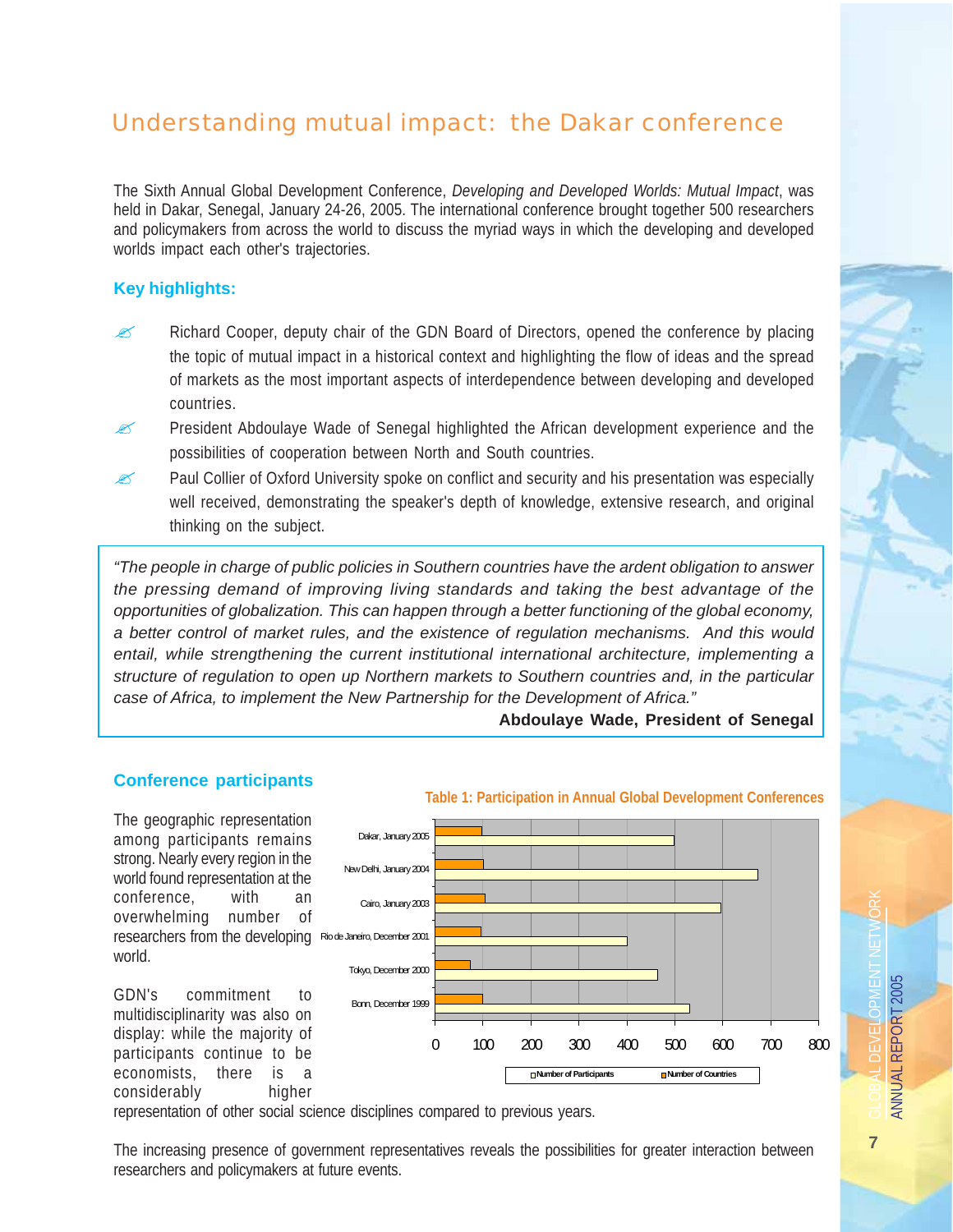# Tapping the reservoir of intellect

#### **Updates from the regional networks**

GDN works closely with nine regional network partners across the world towards generating policy-relevant and homegrown, high-quality research on issues of national and regional development. Today, GDN unites networks headquartered in Colombia, the Czech Republic, Egypt, Fiji, Japan, Kenya, Pakistan, Russia, and Thailand.

In 2005, GDN contributed nearly USD 1 million towards the promotion of policy-relevant research on issues of importance to the developing and transition world.



#### **African Economic Research Consortium**

Headquartered in Nairobi, Kenya, the Network held two bi-annual regional workshops. The May plenary session, *Syntheses of Recent AERC Collaborative Research Projects,* featured papers on four projects – trade, growth, aid, and poverty. The December plenary session on the *Commission for Africa* elicited significant interest as it presented preliminary findings of the United Kingdom Commission for Africa. The Seventh AERC Senior Policy Seminar 2005 focused on the theme *Growth, Poverty, and Institutions.* The year also witnessed the successful joint implementation of the teaching electives for collaborative Masters and PhD programs.



#### **Center for Economics Research and Graduate Education - Economics Institute**

The 2005 annual research competitions revealed a larger and more diverse pool of external experts. The Network, which is located in Prague, Czech Republic, has also increased its cooperation with other Networks and, along with the Economics Education and Research Consortium (Moscow, Russia), jointly managed a bi-regional conference in the context of the *Impact of Rich Countries' Policies on Poverty: Perspectives from the Developing World* project. The network also organized a global conference on education research in March 2005 and arranged with the Latin American and Caribbean Economic Association to exchange reviewing services for research competitions.



#### **East Asian Development Network**

The Network, now located in Bangkok, Thailand, conducted three regional research projects: *Labor Migration and East Asian Integration*; *Political Transition and Development in East Asia*; and *Urban Poverty and Social Safety Nets in East Asia*. A dissemination workshop held in January 2005 in Beijing was attended by nearly 100 project researchers, Chinese policymakers, and academics. Completed individual research projects presented at the Network's 2004 Annual Forum included diverse issues such as the care-giving role of the sandwich generation in coping with the elderly in Hong Kong and the policy implications of cross-border resource management.



#### **Economics Education and Research Consortium**

The Network, headquartered in Moscow, Russia, has revitalized its *Focus on Policy* program to improve the ability of grantees to extract and deliver policy recommendations. These are disseminated through the Network's new *Focus on Policy* e-bulletin, circulated for the first time in October 2004. The Network's unique online library (www.eerc.ru.library) has expanded significantly and now provides access to over 30,000 full-text working papers, as well as JSTOR and Elsevier's ScienceDirect journal archives. EERC is furthering multidisciplinary research and its policy impact through its involvement in the *Multidisciplinary Research and Intermediation (MIR)* initiative and the *Bridging Research and Policy* project.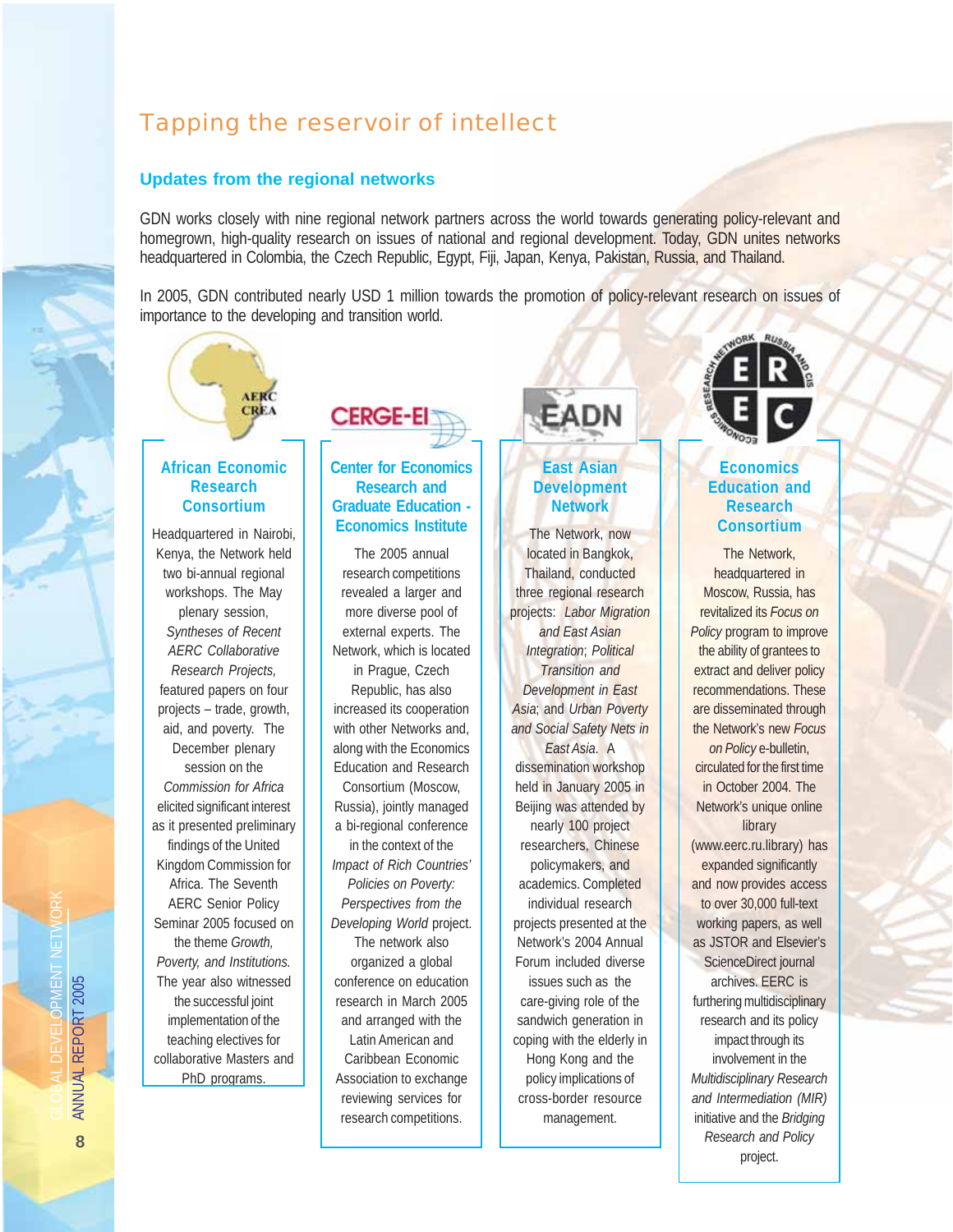#### **GDN relations with regional network partners**

The GDN Board meeting in May 2005 formed a working group to clarify GDN's relations with the regional network partners. Issues to be reviewed by this committee include governance and decisionmaking; the relationship between the GDN Board, Secretariat, and the regional partners' leadership, and funding, including options for joint fundraising.



#### **Economic Research Forum**

An independent evaluation of the organization's first decade noted the enhanced quality of research. The Economic Research Forum, headquartered in Cairo, Egypt, has been involved in several innovative projects to bridge the gap dividing policymakers, researchers, and the business community through research endeavors such as the *Country Profile* and *Micro and Small Enterprises* projects. It now seeks to become the resource hub for reliable data on the Middle East and North Africa region by influencing official data producers and disseminating this information to its researchers.

# GDN-Japan

**GDN-Japan** The Network is looking to expand its affiliates and strengthen its ties with GDN's other regional networks, particularly the East Asia Development Network. The hubinstitute of GDN-Japan, the Japan Bank for **International** Cooperation in Tokyo, is financing three research subprojects of the Global Research Project *Bridging Research and Policy*. The year ahead will see the Network involving more Japanese researchers and research institutions in GDN-Japan's activities.

# **LACEA**

#### **Latin American and Caribbean Economic Association**

The Association's four thematic networks (Inequality and Poverty, Political Economy, Regional Integration, and International Finance) continue to provide excellent venues for highquality professional exchanges. Its professional journal, *Economia*, has been established as a central reference point in development discussions in the region. In July 2005, the Association's Secretariat shifted its base from Buenos Aires to Bogotá, Colombia, where it will remain until June 2011 in a joint venture with two prestigious institutions: the think tank Fedesarrollo and University of Los Andes.



#### **Oceania Development Network**

GDN's youngest regional network partner is headquartered in Suva, Fiji Islands. The Network was able to participate in the *Impact of Rich Countries' Policies on Poverty: Perspectives from the Developing world,* a Global Research Project. The Network successfully convened its first competition for research proposals. A workshop was organized at the University of the South Pacific, where the network is based, and was funded by AusAID. The Network hopes to continue identifying contemporary issues that underpin the development agenda of the Island states and organize conferences geared at developing and refining related policies. To this effect, the Network held a conference in Papua New Guinea in September 2005.



#### **South Asia Network of Economic Research Institutes**

After a five-year stint in India, SANEI has established its central office in Islamabad, Pakistan. As the Network for promoting collaborative research in South Asia, it is coordinating studies on two Global Research Projects – *Impact of Rich Countries Policies on Poverty: Perspectives from the Developing World* and the *Multidisciplinary Research and Intermediation* initiative. The challenge ahead includes more regional workshops to create an effective tool to integrate research with policy decisions and implementation and mobilizing funds to further capacity-building efforts in the region.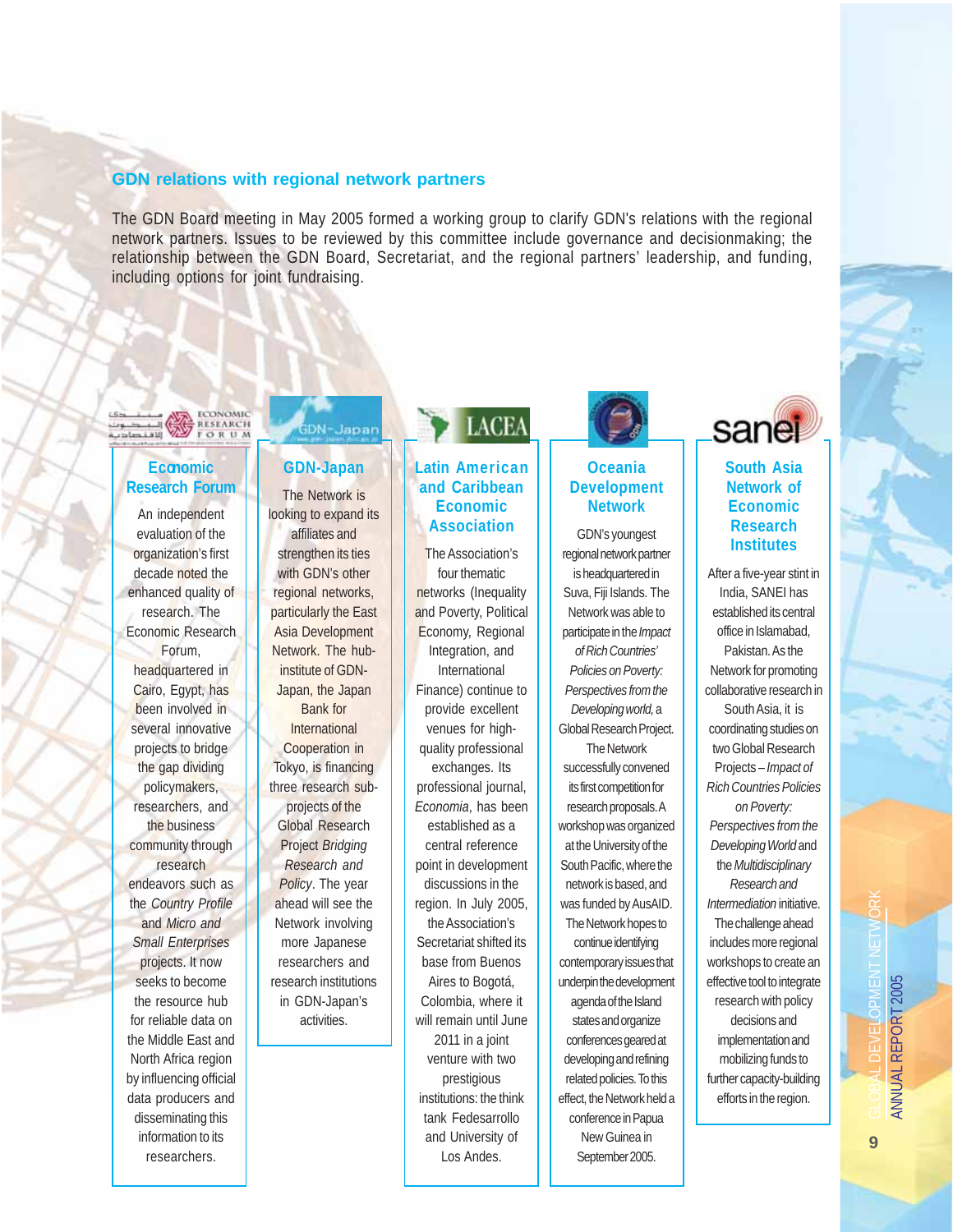# Recognizing the best: the Global Development Awards

The Global Development Awards Competition is the world's largest international contest for research on development produced by researchers from developing and transition countries.

Three categories of Awards are given annually:

- $\mathscr{L}$  Japanese Prize for the Most Innovative Development Project (Supported by the Ministry of Finance, Japan)
- Japanese Award for Outstanding Research on Development (Supported by the Ministry of Finance, Japan)
- Medals for Research on Development (Supported by various governments, The World Bank and private sector enterprises.)

#### **Development through education**

**The Japanese Prize for the Most Innovative Development Project for 2004** was won by the Rishi Valley Institute for Educational Resources (RIVER), an integrated program in education, conservation, and healthcare in one of the poorest regions of India.

Y.A. Padmanabha Rao, along with his wife Rama, pioneered the RIVER initiative a multigrade multilevel methodology, addressing the basic needs of primary schooling in rural India.

*"The GDN Award has brought us immediate recognition and has renewed the faith of our partners and funders, while also paving the way for new potential partnerships. National partners such as UNICEF and government agencies are keen for us to play a much larger role, especially in posttsunami programs. The resources bestowed by the award are now being used in enriching our teaching-learning materials, methodology, training materials, and films."*

#### **A proactive policy for displaced populations in Colombia**

**Japanese Award for Outstanding Research on Development for 2004** went to Ana Maria Ibáñez's research which examines the linkages between forced internal displacement and the internal armed conflict in Colombia. She is an Assistant Professor at the Department of Economics at the University of Los Andes, Bogotá, Colombia.

*"The award provided us with the opportunity to concentrate exclusively on our research agenda and has also attracted the attention of national and international institutions now willing to read and understand our research. As our research examines policy-related issues, we hope that, when the results become available, we can contribute to craft adequate policies for the displaced population."*







**Table 2: Participation in the Global Development**



**Number of Countries Represent**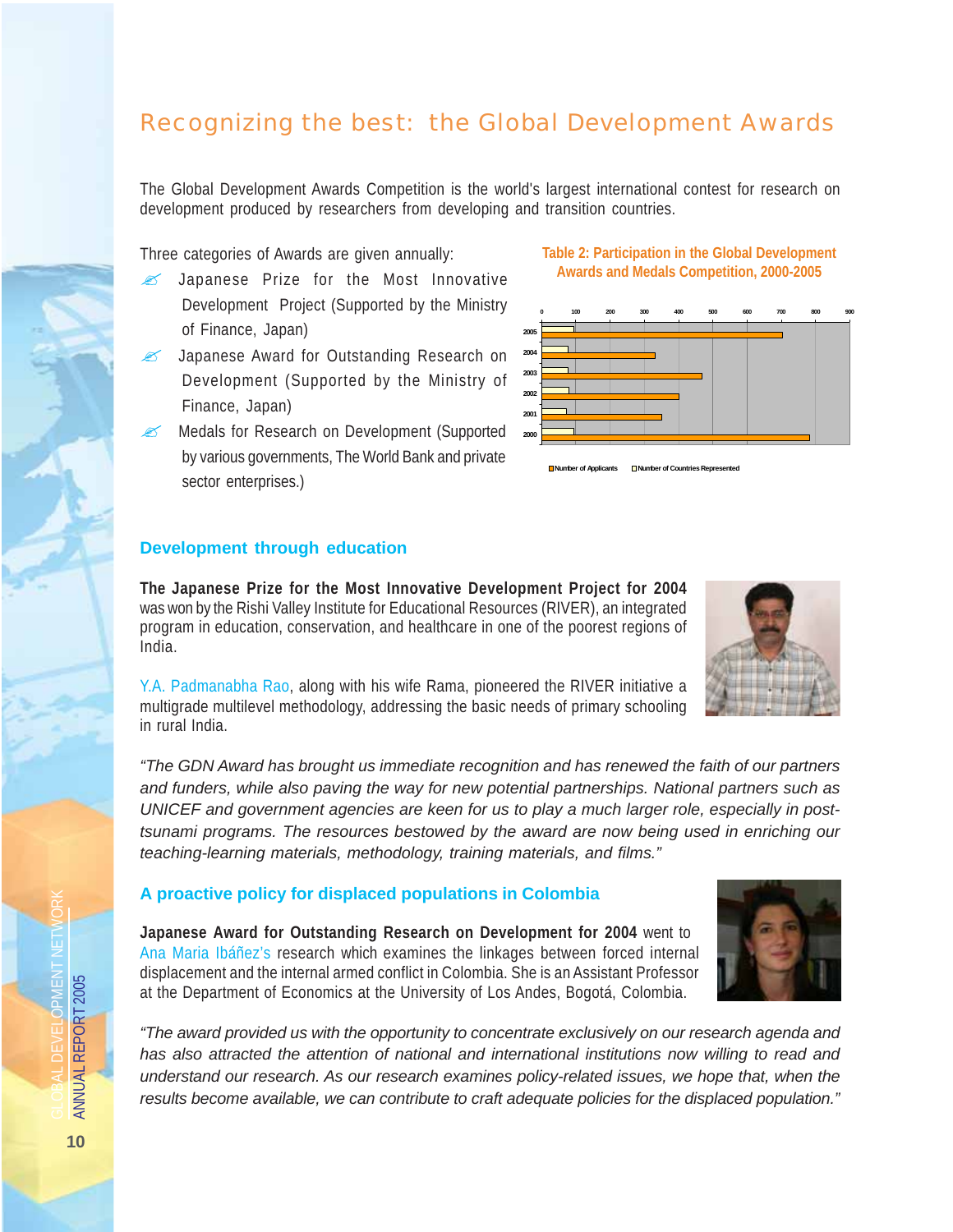# GDN publications - 2005



#### **Understanding Market Reforms Volume I: Philosophy, Politics, and Stakeholders**

**Edited by Jose Maria Fanelli and Gary McMahon, Basingstoke, UK: Palgrave Macmillan, 2005**

This book represents the first volume of findings from GDN's Global Research Project *Understanding Reform*. The last 25 years saw a widespread trend towards more market-oriented policies and institutions across the developing and former socialist countries, usually in the context of more politically open societies. The most remarkable feature of this movement is that while policies have often been quite similar, results have been very different. *Understanding Market Reforms* attempts to lay the groundwork for a political -economy analysis of the variety of outcomes observed around the world.



#### **Globalization and Equity: Perspectives from the Developing World**

**Edited by Natalia Dinello and Lyn Squire, Cheltenham, UK Northampton, MA, USA: Edward Elgar, 2005**

This edited volume of selected papers presented at the Fourth Annual Global Development Conference (Cairo, January 2003) analyzes links between globalization and equity from the perspectives of seven regions of the developing world. The contributions reflect the regions' disparate experiences and represent diverse positions on globalization and equity. Nevertheless, they reveal a fledgling consensus on the benefits of the developing world's entry into a global universe and the necessity for prudent adjustment to the perils of this endeavor. Most crucially, the volume gives voice to a key constituency seldom heard in the ongoing debate on globalization, that is researchers from the developing world.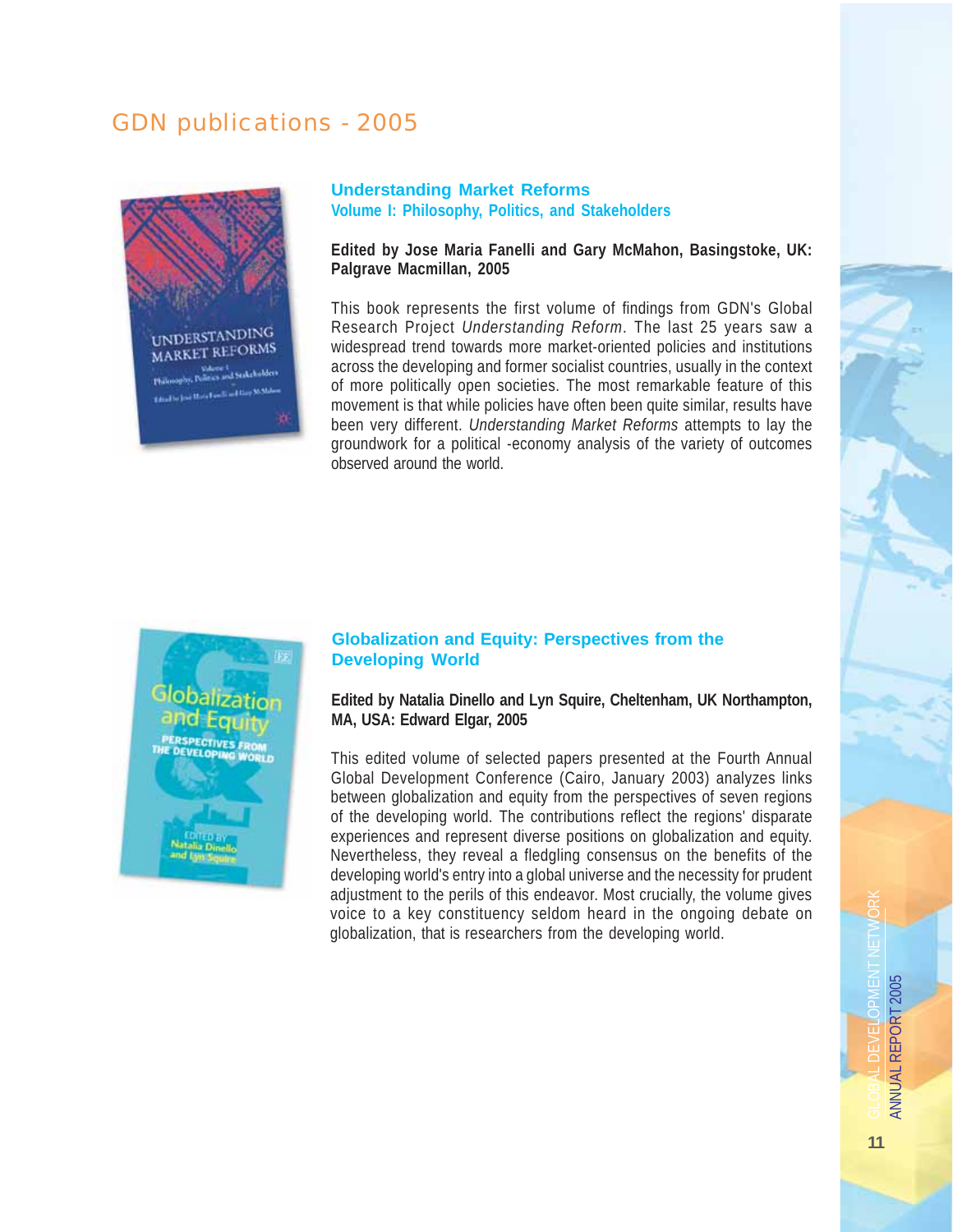# Disseminating information

#### **GDNet : Bridging the information divide**

GDNet seeks to build the capacity of local researchers in developing and transition countries through:

- $\mathscr{L}$  Globally communicating research on development from developing countries.
- Providing access to online services and datasets to support researchers and research institutes.
- $\mathscr{L}$  Training in knowledge management to enhance the policy impact of research.

#### **Growth of Knowledge Base**

GDNet's Knowledge Base now hosts:

- $\approx$  Nearly 10,000 policy-focused summaries with links to the full-text documents.
- $\approx$  3,000 policy research centers worldwide, profiling their activities, specialist areas, and links to their websites.
- $\approx$  4,600 development researchers worldwide, including information on their research specializations, contact details, and links to online papers.

|               | <b>Documents</b> | <b>Organizations</b> | <b>Individual Researchers</b> |
|---------------|------------------|----------------------|-------------------------------|
| February 2002 | 3,746            | 2,076                | 1,440                         |
| August 2002   | 4,000            | 2,221                | 2,023                         |
|               |                  |                      |                               |
| February 2003 | 4,586            | 2,335                | 2,375                         |
| August 2003   | 5,156            | 2,495                | 2,713                         |
|               |                  |                      |                               |
| February 2004 | 7,431            | 2,582                | 3,209                         |
| August 2004   | 7,833            | 2,669                | 3,531                         |
|               |                  |                      |                               |
| February 2005 | 8,884            | 2,839                | 4,054                         |
| August 2005   | 9,509            | 2,917                | 4,518                         |

#### **Table 4: Growth of the Knowledge Base**

The growing Knowledge Base is GDNet's key vehicle for communicating locally generated development knowledge to stimulate its application in national, regional, and international policymaking arenas. This is done through a collaborative approach at both the global and regional level.

#### **BLDS document delivery service launched**

GDNet continues to support researchers by providing them with free access to online services. The year 2005 saw the launch of another initiative in this direction - the British Library of Development Studies (BLDS) document delivery service. Based at the Institute of Development Studies (United Kingdom), BLDS holds Europe's largest research collection on economic and social change in developing countries with over 1,000 journals, 4,000 serials, and more than 80,000 monographs concerned specifically with development.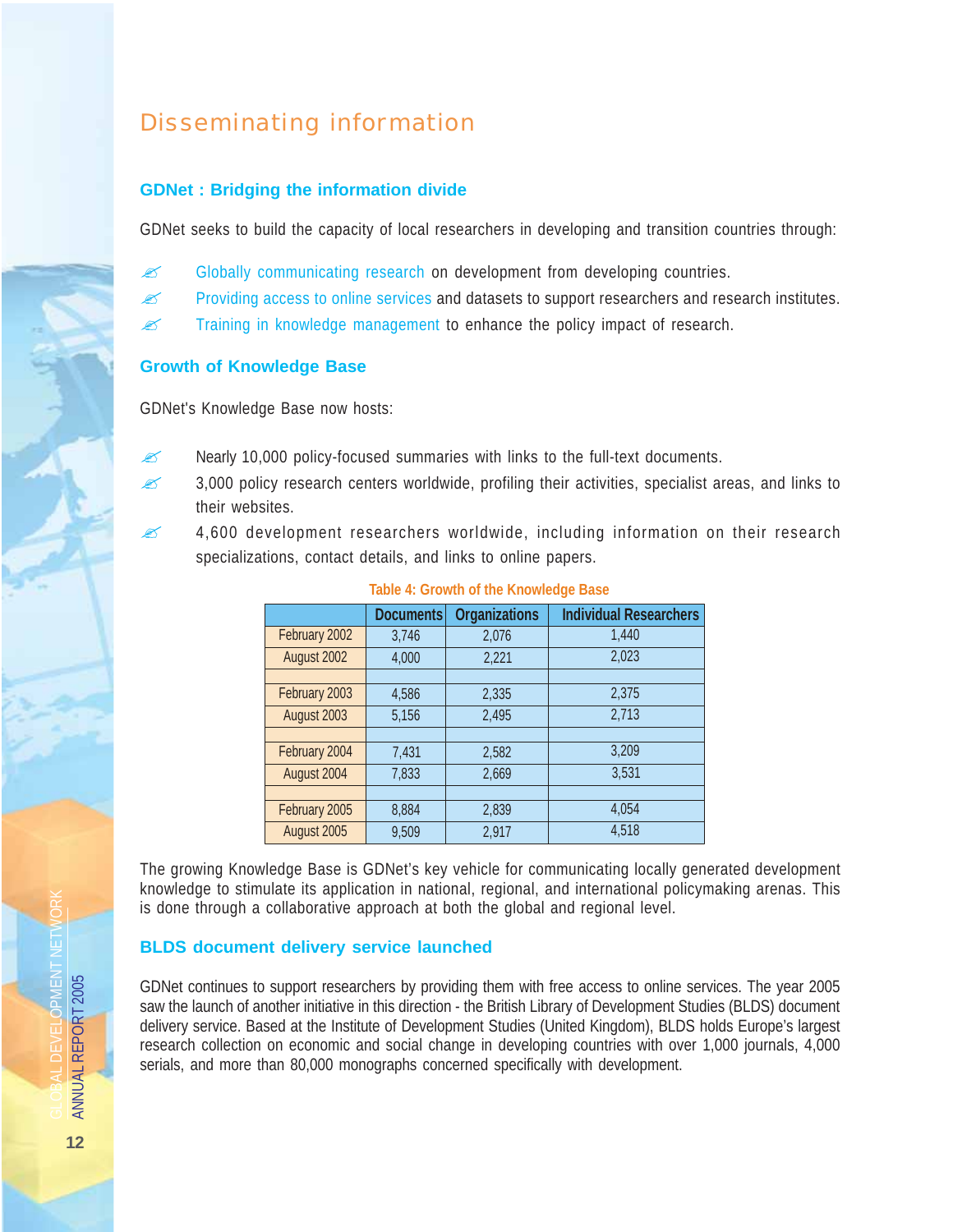The GDN/BLDS Document Delivery Service allows eligible users to search the huge BLDS online catalogue of development related resources from their desktop, then request copies of articles on behalf of their research colleagues with a click of a button. A 'real-life' BLDS librarian receives the request, photocopies or scans the article or book chapter requested, sending it on via post or email. The costs of delivering the documents are covered by GDN on behalf of users based in low and middle-income countries.

#### **GDNet Regional Windows**

The GDNet Regional Windows are a key part of realizing GDN's commitment to decentralization and capacity building in developing countries. Each Window brings together high-quality, policy-related social science research from across the region. They also showcase researchers and research institutes, as well as news, jobs, events, and funding information relevant to the research community in each region. There are currently four functioning Regional Windows for Africa, Central and Eastern Europe, Commonwealth of Independent States, and Middle East and North Africa, three of which are managed by the Regional Network Partners.

#### **Knowledge sharing for development: the Africa regional program**

Cairo, February 27-28, 2005

In cooperation with the Institute of Development Studies, Bellanet, and the World Bank Institute, GDNet organized the 'Knowledge Sharing for Development: Africa Regional Program' workshop. The workshop, attended by 52 participants representing 25 different countries, was an opportunity for those engaged in research communication and knowledge sharing in Africa to exchange ideas. The project facilitated the creation of new partnerships and pledges to support the GDN capacity-building initiative.



*Participants at the knowledge sharing workshop.*

#### **GDNet systems migration to Cairo**

In line with GDNet's commitment to capacity building in developing countries, the GDNet systems will migrate to Cairo by the end of the first quarter of 2006, a move that will allow for hosting and further GDNet development to take place in Cairo.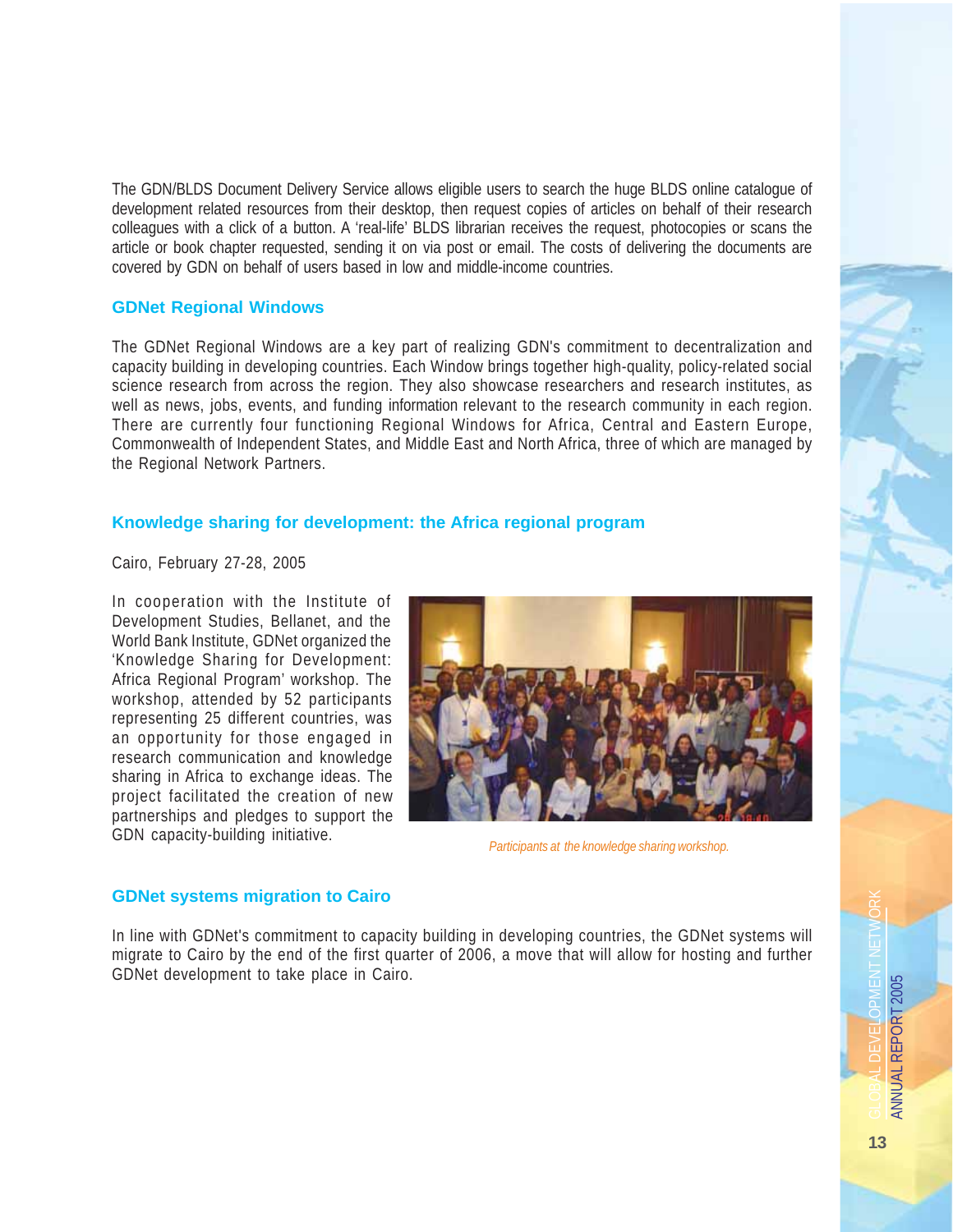# GDN projects: promoting research globally

#### *Updating the Global Research Projects*

#### **Impact of Rich Countries' Policies on Poverty: Perspectives from the Developing World**

Launched in 2005 in Dakar, this Global Research Project aims to analyze and, where possible, quantify the impact of rich countries' policies on poverty in developing countries. 31 case studies cover three main policy areas - trade, migration, and capital flows (aid and foreign direct investment) and also issues of integration. Researchers will present a first draft of their reports during the forthcoming workshop held in conjunction with the forthcoming GDN conference in St. Petersburg, Russia, in January 2006.

| <b>Policy Issues</b>           | <b>Country Studies</b>                                                                      | <b>Regional Studies</b>                      | <b>Number</b> |
|--------------------------------|---------------------------------------------------------------------------------------------|----------------------------------------------|---------------|
| Trade                          | Indonesia, Colombia, Nigeria, Brazil,<br>Nepal, Senegal, Tunisia, Argentina, and India      |                                              | 9             |
| Migration                      | Poland, Samoa/Tonga,<br>Turkey, Romania, Ghana and Serbia                                   | South East Europe (2)<br>East Central Europe | q             |
| Capital Flows<br>(Aid and FDI) | Tanzania, Poland, China, Papua New Guinea,<br>Argentina, Nepal, Ukraine, Albania and Kosovo | South East Europe (2)                        | 11            |
| Interaction                    | Morocco, Kazakhstan                                                                         |                                              | 2             |
|                                |                                                                                             | Total:                                       | 31            |

#### **Table 5: Distribution of country studies by policy focus**

#### **Bridging Research and Policy**

#### **When, why, and how research feeds into development policy**

This Global Research Project launched in 2002 aims to synthesize approaches to closing the gap between ideas and their implementation. More than 20 studies undertaken as part of the first two phases of this global project are now nearing completion. Papers are in the final editorial phase and "bridging briefs" are focusing on:

 $\approx$  Lessons for the entire range of stakeholders involved in the research-policy interaction, and

 $\mathscr{\mathscr{Q}}$  Suggestions for training and dissemination to facilitate evidence-based policymaking in developing countries.

The third phase of the project will include a mix of complementary activities: training, dissemination, and practical "bridging" interventions.These will be combined and implemented, both at the global level and regionally, in cooperation with GDN's partner networks and institutions. The project's final phase should strengthen the capacity of regional policy networks, advocacy coalitions, selected research institutes, and individuals to serve as conduits of knowledge for use in public policymaking and to develop effective research implementation and communication strategies.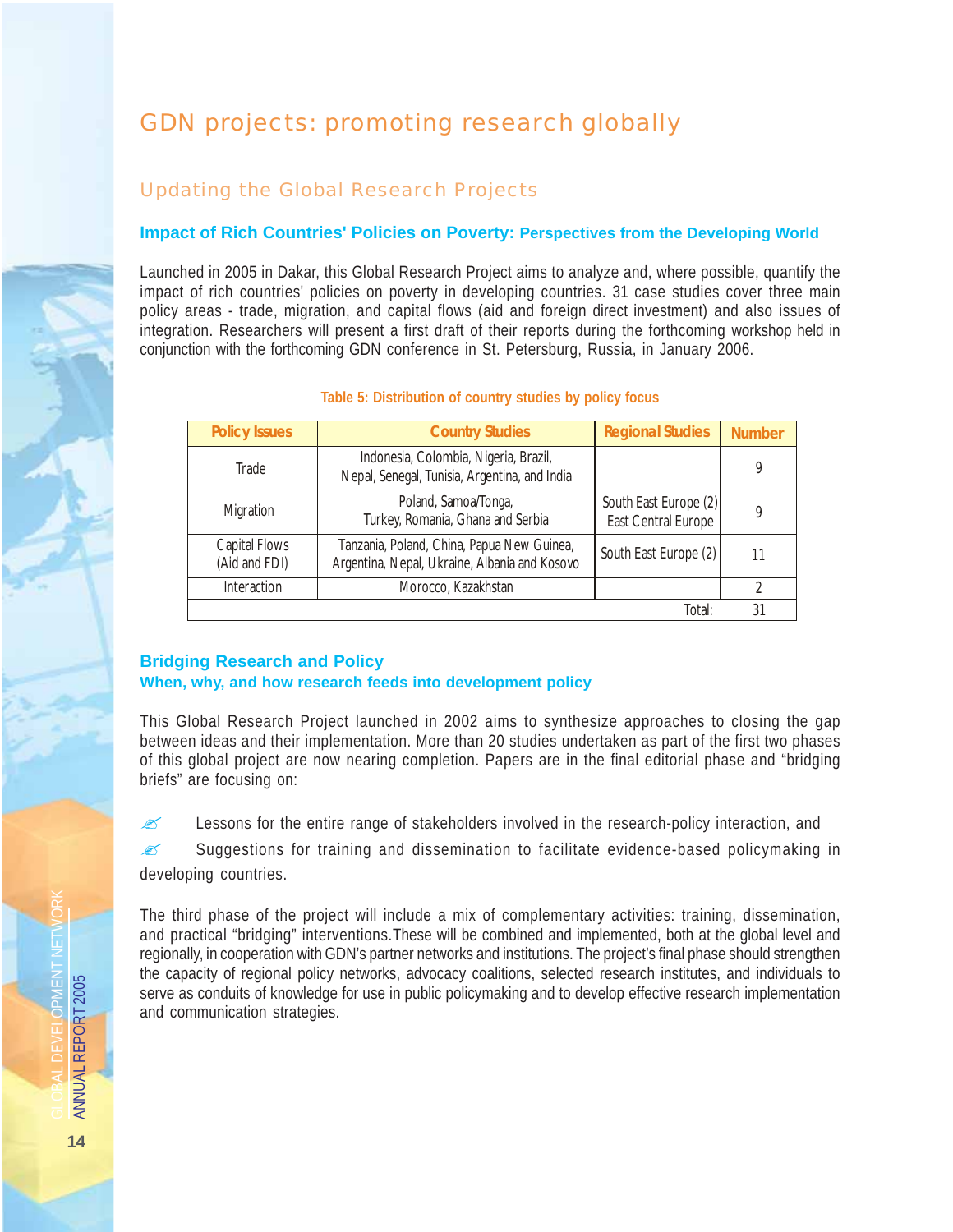#### **Moving out of Poverty A bottom-up perspective on pro-poor growth and inequality**

*Moving Out of Poverty: Understanding Freedom, Democracy, and Growth from the Bottom Up* is a 15 country study to learn first hand from men and women who have moved out of poverty and stayed out of poverty over time. A follow-up to the World Bank report, *Voices of the Poor*, this study will explore a wide range of social, political, institutional, and economic factors that facilitate or hinder people's access to economic opportunities and their movement out of poverty. Workshops have been held on five continents to engage country research teams and finalize the quantitative and qualitative research instruments. An advisory group for the study has been constituted, led by Nobel Laureate Amartya Sen. Draft national synthesis reports from all the study countries will be presented at the *Global Synthesis Workshop i*n St. Petersburg in January 2006.

#### **Macroeconomic Policy Challenges of Low-Income Countries**

GDN was the implementing agency for this project launched jointly by the governments of the United Kingdom and the Netherlands, the International Monetary Fund, and The World Bank. The aim was to obtain the perspectives and insights of academics and practitioners based in low-income countries on the effectiveness and scope for improvement of macroeconomic policy in their economies. The 22 completed papers are available online.

#### **Multidisciplinary and Intermediation Research (MIR) initiative A multidimensional approach to policymaking**

The MIR initiative seeks to bridge the gap between research and policy in transition countries by furthering multidisciplinary approaches to research and by promoting innovation in capacity building, networking, and intermediation between researchers and policymakers. The project is being jointly conducted by two regional network partners, the Economics Education and Research Consortium and the South Asia Network of Economic Research Institutes. Six projects were selected for funding after presentations and in-depth review at the Dakar MIR workshop.

#### **Table 6: Multidisciplinary and Intermediation Research projects**

| Family strategies and labor market behavior in Russia                                            |
|--------------------------------------------------------------------------------------------------|
| Institutional reforms of pension systems in Central Asia: Impact on poverty reduction            |
| The evaluation of key determinants of health in Ukraine in the context                           |
| of structural and quality-enhancing reforms                                                      |
| Institution building for controlling corruption: a case study on the effectiveness of commission |
| for the Investigation of Abuse of Authority (CIAA) and National Vigilance Center (NCV) in Nepal  |
| Demographic transition and economic development in Kerala: the role of emigration                |
| Impact of arsenic contamination in groundwater on poverty and choice of                          |
| mitigation technology for rural communities of Bangladesh                                        |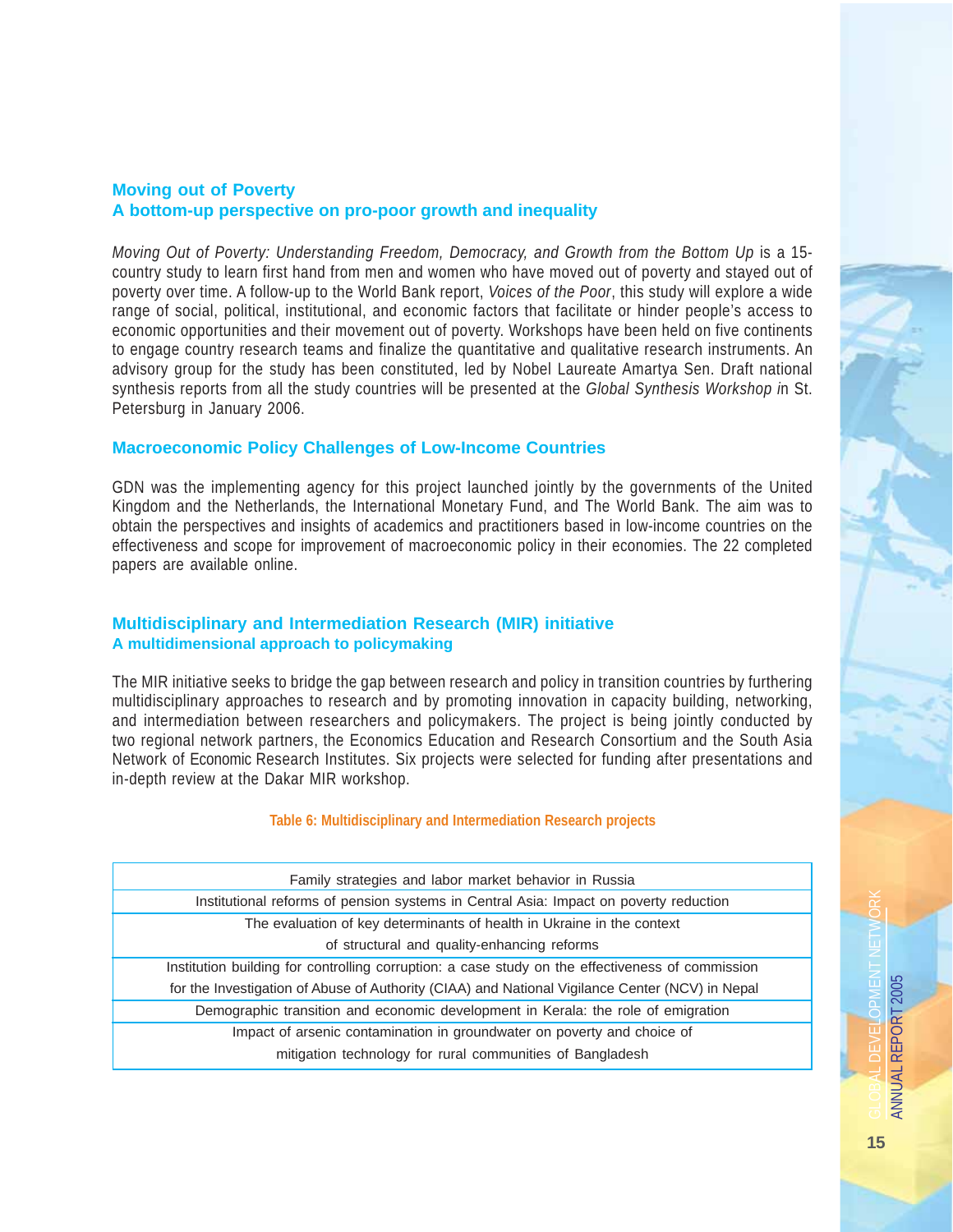### Linking researchers across the world

Each Global Research Project involves our unique ability to conduct studies in many countries simultaneously. The four projects initiated thus far link researchers across the world in a process characterized by a synthesis of regional research across a global theme.

Farrukh Suvankulov, **Research Economist, Public Finance Management Reform Unit of the Ministry of Finance, Uzbekistan**

A research economist whose primary focus is on public finance, fiscal policy and economic growth, Suvankulov has completed two country studies relating to Uzbekistan under two Global Research Projects *Explaining Growth* and *Understanding Reform* and is also working on the *Multidisciplinary and Intermediation Research* initiative.

*"Global Research Projects have significantly strengthened my analytical skills and methodological approaches for multidisciplinary analysis. Their findings have been presented at workshops and conferences all over the world, and recommendations for policy implications have been presented to the Ministry of Finance in the Republic of Uzbekistan. In-country economists and public*



*policymakers have underlined that both projects have extensively contributed to the stock of knowledge on Uzbekistan's transition to market economy."*

Alvaro Forteza, **Director of the Department of Economics, Faculty of Social Science, Universidad de la República, Uruguay**

A PhD in Economics from the Gothenburg University, Sweden, Fortezo was involved in GDN's *Understanding Reform* research project In 2002 - 2004, he was a member of the editorial board of the Journal of Applied Economics and has been visiting scholar at several universities across the world. Since 1999, he has been a member of the National Research System, Uruguay.



*"GDN's 'Understanding Reform' project gave our research team an excellent opportunity to interact with colleagues from different countries and different disciplines. It helped us to put our country case study in an international*

*perspective. The project had to deal with a delicate methodological equilibrium between the flexibility needed to understand the idiosyncrasies of different countries and the project goal of learning some general lessons about the pro-market reform process. This flexible comparative perspective was key to fruitful interactions among researchers coming from different social sciences and very different country experiences."*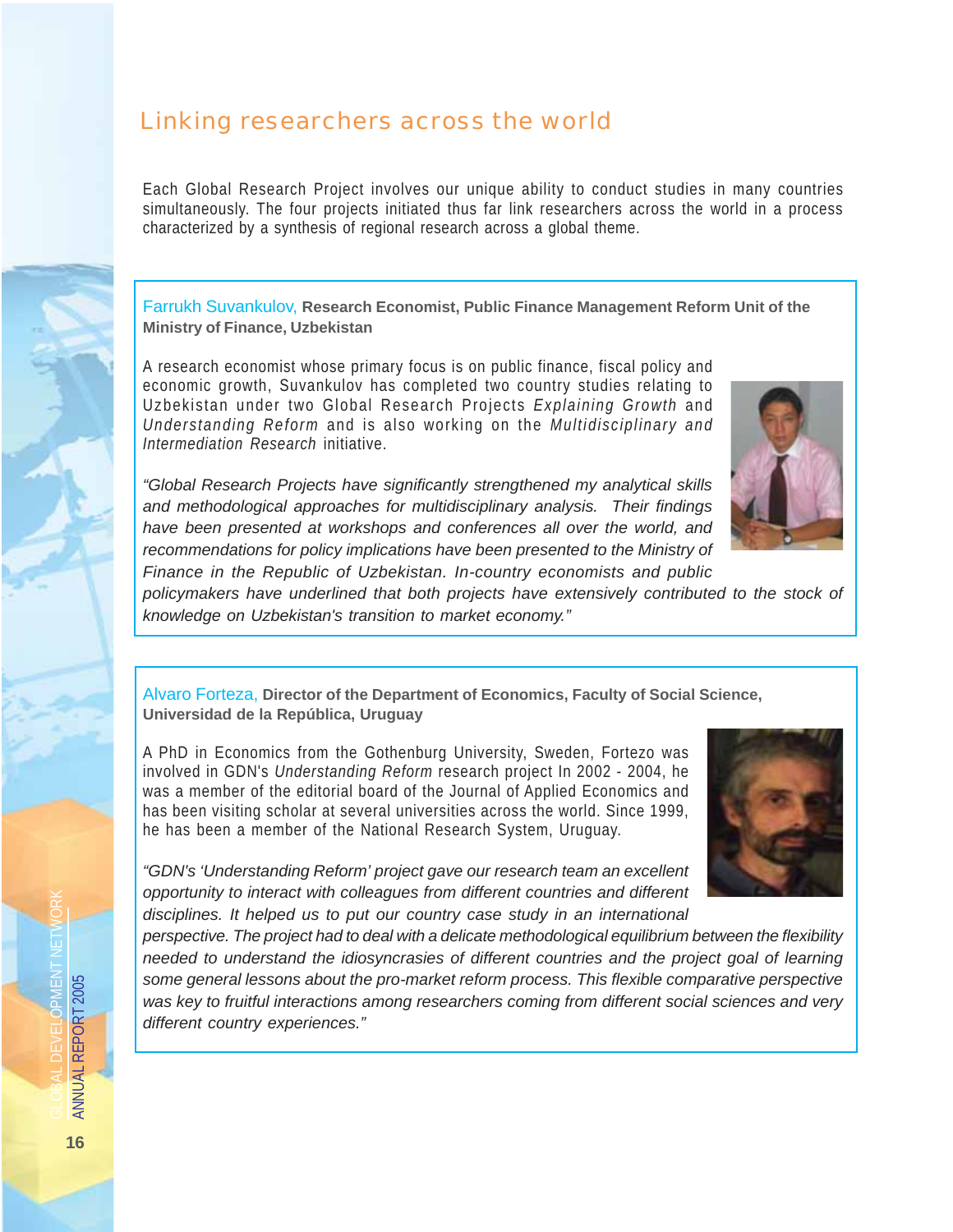# Evaluating capacity building

#### *Evaluating outcomes*

Building policy-relevant research capacity in developing and transition economies is at the core of GDN's mission.

#### **Understanding capacity building**

In an effort to better evaluate the outcomes of various capacity-building activities, GDN is currently extending its evaluation exercise to incorporate assessments of output as well as process. In a series of evaluation activities from September to December 2005, several new elements were introduced complementing the existing process evaluation of GDN's capacity-building activities. These include an assessment of:

- $\approx$  Quality of academic output: Independent experts will evaluate the quality and potential for pubication of sampled GDN-supported research;
- $\approx$  Policy outreach: The survey of grantees explored the extent to which research funded by the GDN is reaching policymakers.
- $\approx$  Career development of GDN grantees and awardees: A series of sociological inquiries will investigate the lasting impact on their professional development.

The final report of this evaluation's findings will be issued in early 2006.

#### **Closing the gap: a GDN survey of conference participants**

GDN's in-depth survey of participants at the Sixth Annual Global Development Conference in Dakar, Senegal, reveals a good match between the self-reported needs of the respondents and the perceived value of GDN in providing services to meet their needs. The survey's key findings include the following:

- $\approx$  On average, GDN is considered most valuable as a means for networking with other researchers and policymakers—the most urgent need of the research community—followed closely by its high value in providing funds for research and access to research from developing and transition economies.
- $\approx$  The Annual Conference is rated highly with 63 percent of respondents viewing the event as "extremely" valuable."
- $\mathscr{L}$  The largest gap between the needs of respondents and services provided by GDN remains in the areas of translating research into policy.

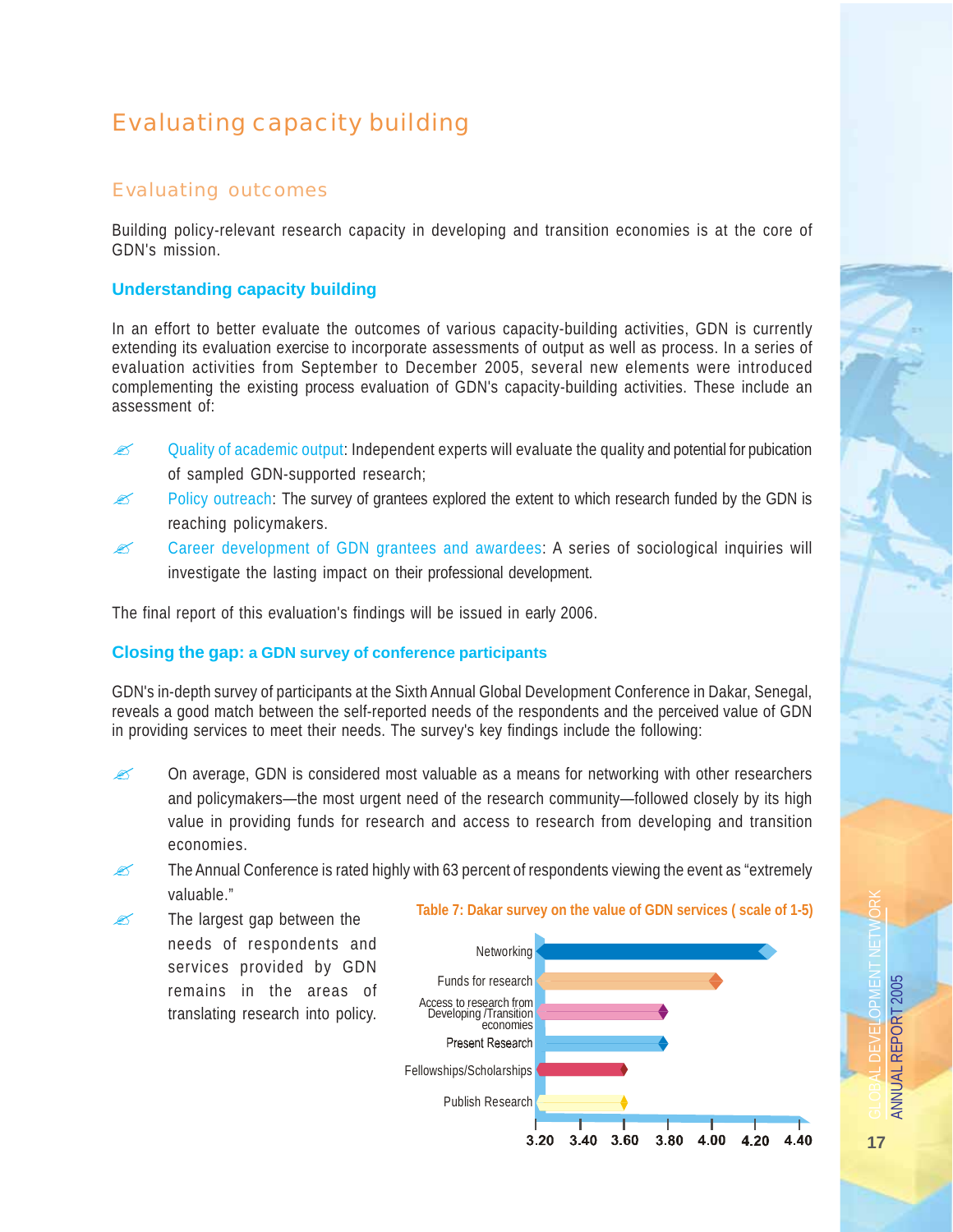# Building capacity from the young up

In 2002, we held an essay competition for university students. Several promising finalists were invited to attend the Fourth Annual Global Development Conference in Cairo, Egypt. For many, this launched their careers as researchers with a desire to influence the course of development policy in their countries.

#### Janis Aizsalnieks, **Political Adviser to Latvia's representative to the European Parliament, Brussels**

*Latvian political scientist Janis Aizsalnieks, currently Political Adviser to Latvia's representative to the European Parliament in Brussels, participated in GDN Annual Conferences in Cairo (2003) and New Delhi (2004).*

*"My association with GDN has provided me an extraordinary insight into the role, place, and status of development research and policy thereby reaffirming my dedication to working in this field. Also, GDN has provided a comparative angle to looking at various societies in a global context. And finally, GDN has brought me together with many exceptional personalities in this network of development professionals."*

#### Ofor Aula, **Research Assistant, University of Nigeria Enugu Campus**

Ofor Aula is currently a Research Assistant at the Institute of Development Studies at the University of Nigeria Enugu Campus, which partners with the Department for International Development, United Kingdom, in making inputs in development policies in the Enugu state. Aula participated in the GDN conferences at Cairo and New Delhi.

*"I must reiterate the fact that not only did GDN assist me in discovering my talent, your organization has also broadened my horizon and helped me to solidify my passion to contribute positively to development policies which I see as a life long ambition. "*



# Parashar Kulkarni, **Researcher, Centre for Trade and Development, India**

Kulkarni is a researcher with the Centre for Trade and Development (CENTAD), an Oxfam GB Initiative in New Delhi where he works on supply chains and non-tariff barriers. He recently completed a study on developing India's negotiating position on non-tariff barriers in respect to industrial goods.

*"My association with GDN marked my entry in the field of development research. I was destined to pursue a secure business consulting career at a leading firm when I participated in GDN's essay competition in 2002. From there, my association grew, I participated in conferences, studied GDN's research online, and interacted with GDN staff. Today, as I work on trade policy and engage with the government in providing policy inputs, I find GDN to be my first reference point."*

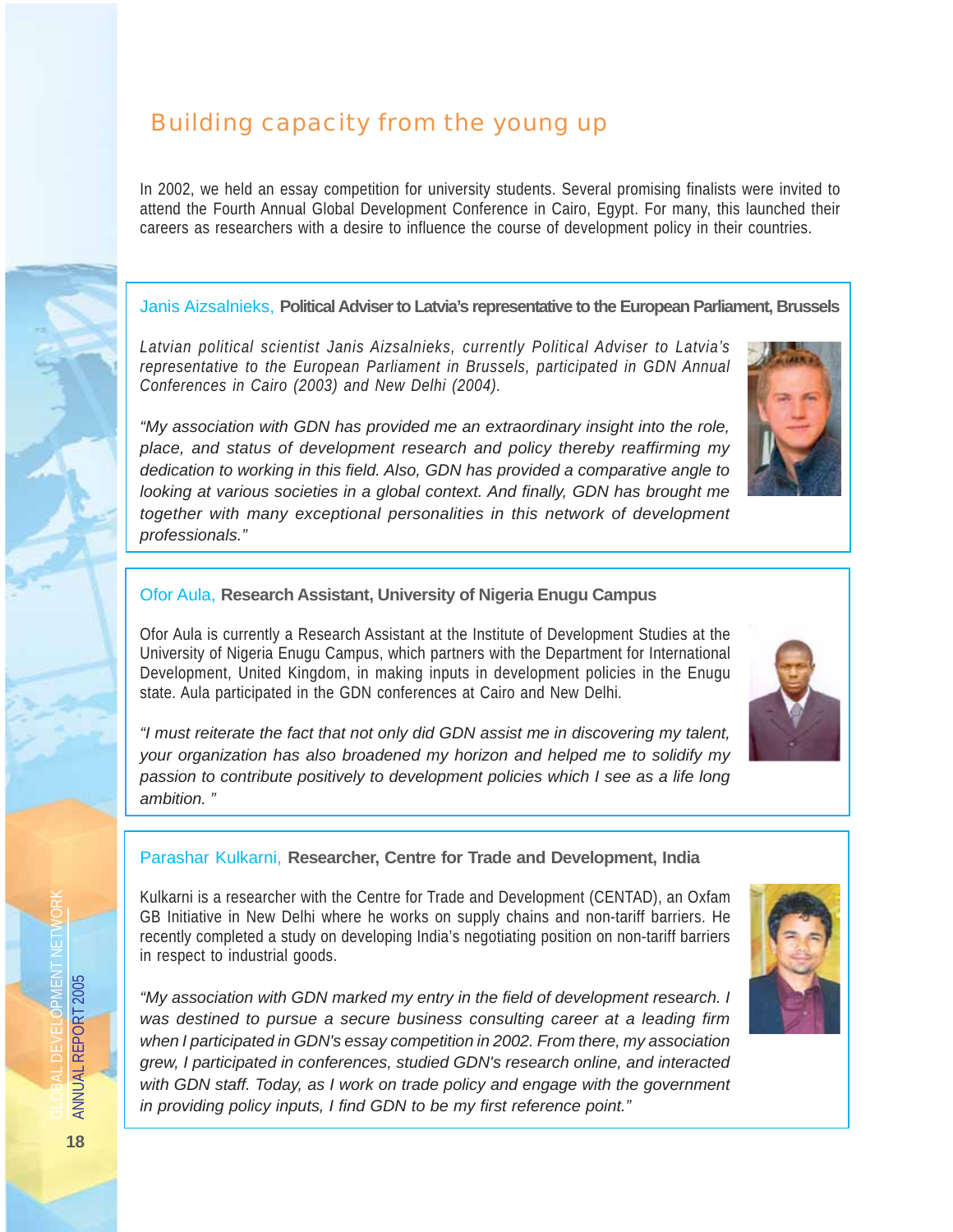# GDN Board of Directors

Ernesto Zedillo, Chair of the Board, is Director of the Yale University Center for the Study of Globalization, Connecticut, United States, and former president of Mexico.

Richard Cooper, Deputy Chair of the Board of Directors and Professor of International Economics, Harvard University, Massachusetts, United States, represents the research community in North America.

Bina Agarwal, Professor of Economics, Institute of Economic Growth, India, represents the International Economic Association.

Isher Ahluwalia, Chair of the Board of Governors, Indian Council for Research on International Economic Relations, India, represents the South Asia Network of Economic Research Institutes.

Ernest Aryeetey, Director, Institute of Statistical, Social and Economic Research, University of Ghana, Legon, Ghana, represents the African Economic Research Consortium.

Eliana Cardoso, Professor of Economics, Escola de Economia da Fundaco Getulio Vargas, San Paulo, Brazil, represents the Latin American and Caribbean Economic Association.

Beris Gwynne, Executive Director, The Foundation for Development Cooperation, Brisbane, Australia, represents the Oceania Development Network.

Ulrich Hiemenz, Visiting Professor at the Center for Development Research/ZEF, University of Bonn, Germany, represents the European research community.

Inge Kaul, Director of the Office of Development Studies, United Nations Development Programme, New York, United States, represents the United Nations Development Programme.

Jan Kmenta, Professor of Economics, University of Michigan, Michigan, United States, represents the Center for Economic Research and Graduate Education - Economics Institute.

Chalongphob Sussangkarn, President, Thailand Development Research Institute, Thailand, represents the East Asian Development Network.

Samir Makdisi, Professor of Economics, American University of Beirut, Lebanon, represents the Economic Research Forum.

Krzysztof Palecki, Chair of Sociology of Law, Faculty of Law and Administration, Jagiellonian University, Poland, represents the International Political Science Association.

Sujata Patel, University of Pune, India, represents the International Sociological Association.

Vladimir Popov, Professor, New Economic School, Moscow, Russia, represents the Economics Education and Research Consortium.

Guillermo Perry, Chief Economist of Latin America and the Caribbean region, The World Bank, Colombia, represents The World Bank.

#### **Changes in the GDN Board of Directors**

This year we thank several departing members of the GDN Board for their support and dedication to the global network Chalongphob Sussangkarn, Inge Kaul, Jan Kmenta, Guillermo Perry and Ulrich Hiemenz.

We welcome the newcomers to the GDN Board Alan Winters representing The World Bank, Carolina Hernandez representing the East Asian Development Network, United Nations Development Programme representative Luis Gomez Echeverri, Boris Vujcic, representing the Center for Economic Research and Graduate Education - Economics Institute and GDN- Japan's representative, Masanori Kondo.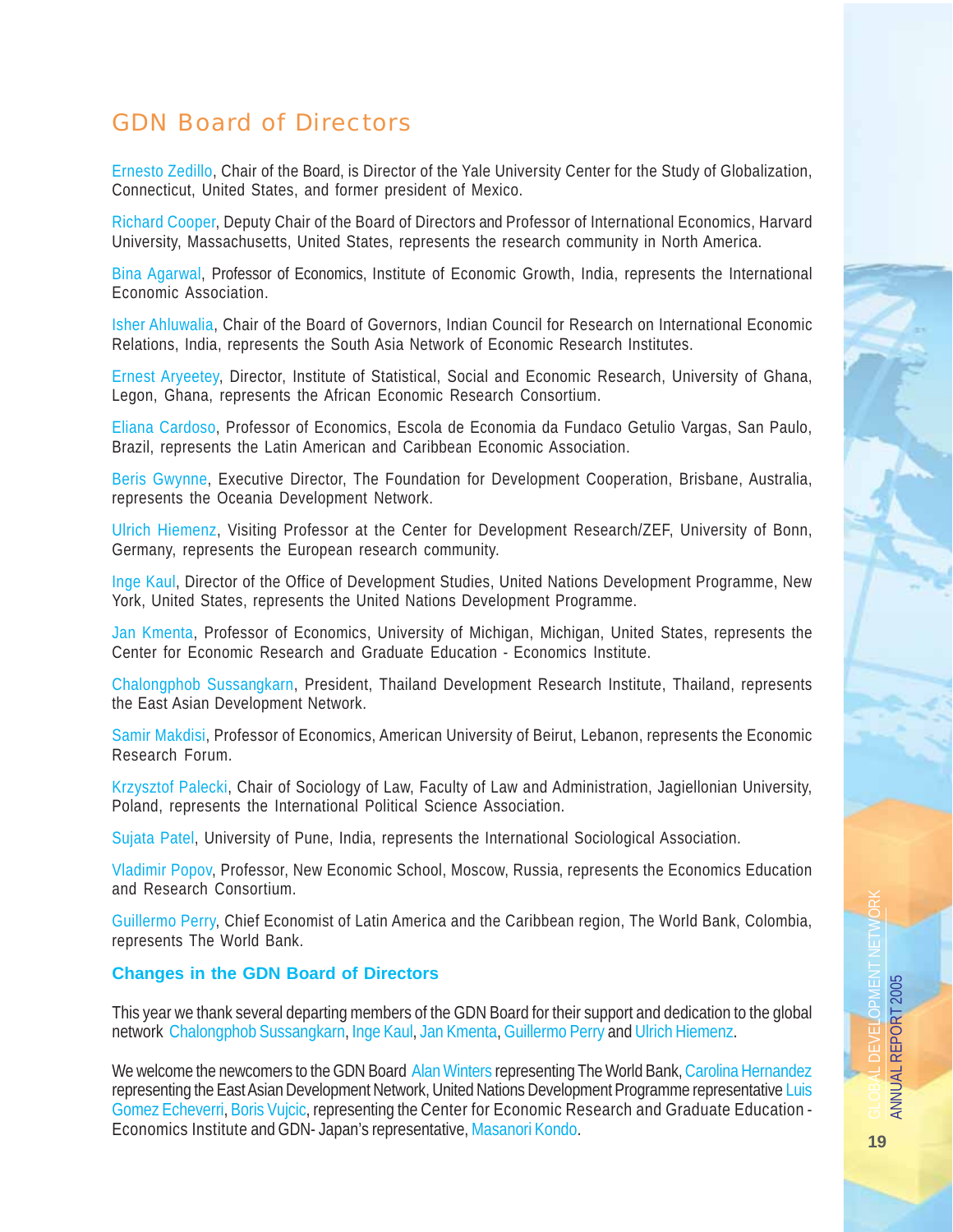# Supporting GDN

GDN's support base comprises a diverse group of governments in both developed and developing countries, corporate enterprises, and multilateral organizations.

**Australia** Australia Agency for International Development (AusAID)

**Austria** Federal Ministry of Finance

Canada International Development Research Centre

France Ministry of Foreign Affairs

**Germany** German Society for Technical Cooperation (GTZ)

India Ministry of Finance

**Italy** Ministry of Foreign Affairs

**Japan** Japan Bank for International Cooperation Ministry of Finance

Luxembourg Ministry of Finance

**Norway** Norwegian Agency for Development Cooperation

Russian Federation Government of St. Petersburg, Russia

Sweden Ministry for Foreign Affairs, Department for Global Development

United Kingdom Department for International Development

United States United States Agency for International Development

International Arab Fund for Economic and Social Development International Monetary Fund The World Bank

#### Private **MERCK**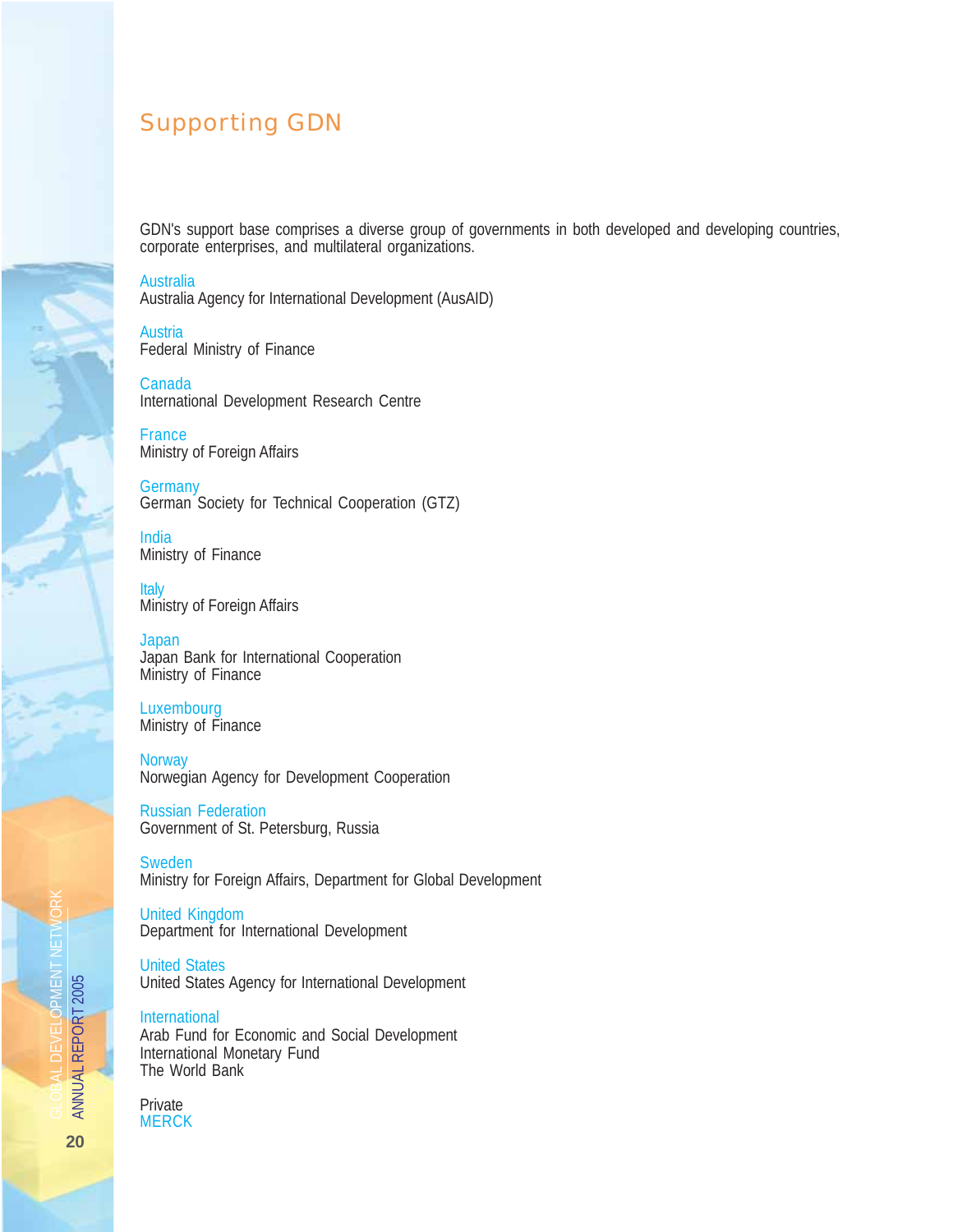# Global Development Network, Inc.

FINANCIAL STATEMENTS AND REPORT OF INDEPENDENT AUDITORS

JUNE 30, 2005 AND 2004

# **CONTENTS**

| <b>Basic Financial Statements</b> |  |
|-----------------------------------|--|
|                                   |  |
|                                   |  |
|                                   |  |
|                                   |  |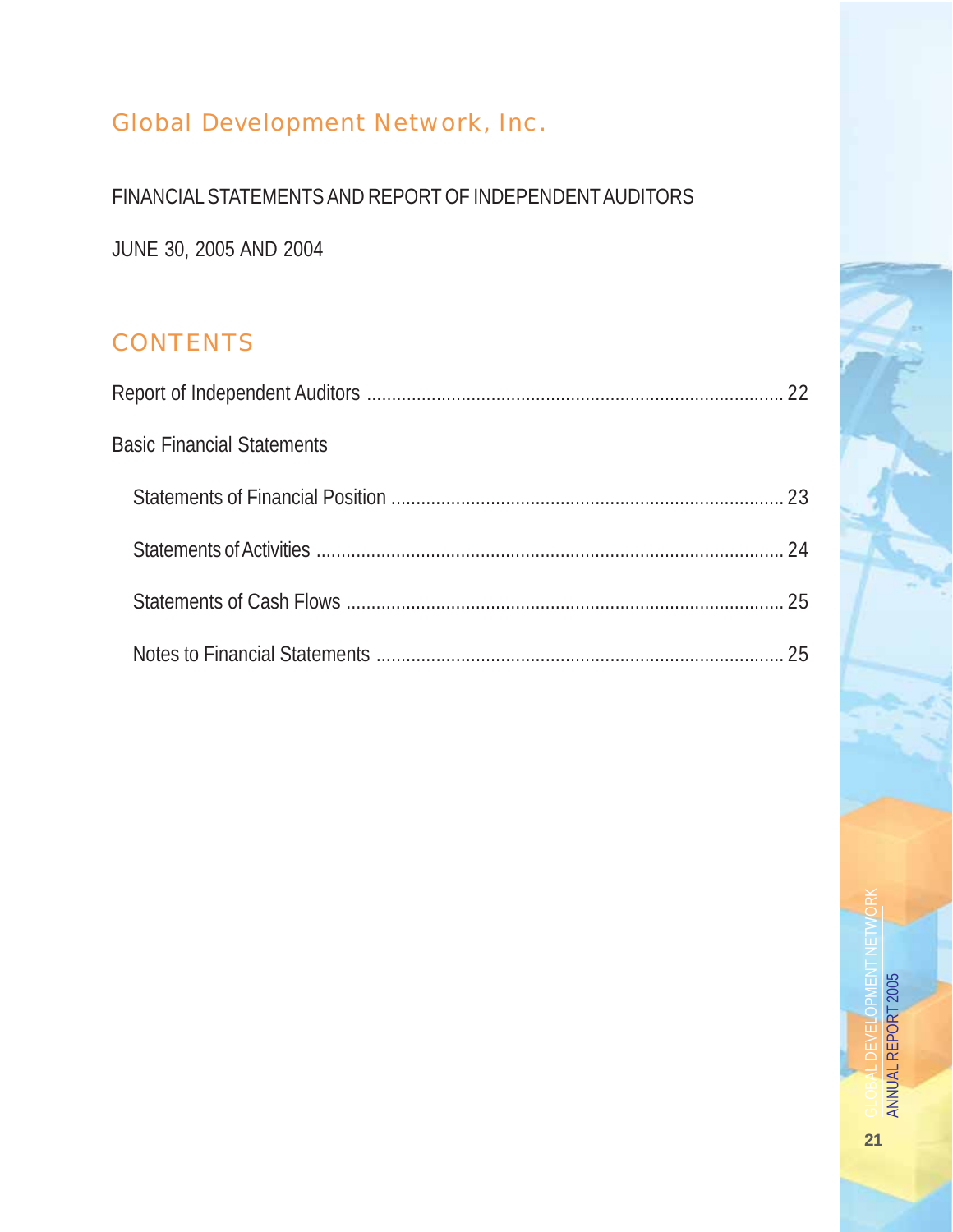# REPORT OF INDEPENDENT AUDITORS

J.P. KAPUR & UBERAI

CHARTERED ACCOUNTANTS

LOWER GROUND FLOOR C-4/5 SAFDARJUNG DEVELOPMENT AREA NEW DELHI 110016 PHONES: 26512393 (4 lines)<br>26511158 TELEFAX: E-MAIL: info@jpku.com

Board of Directors Global Development Network, Inc.

We have audited the accompanying statements of financial position of the Global Development Network, Inc. (GDN) as of June 30, 2005, and the related statements of activities and cash flow for the years then ended. These financial statements are the responsibility of GDN's management. Our responsibility is to express an opinion on these financial statements based on our audit. GDN's financial statements for the year ending June 30, 2004 were audited by other auditors, whose report thereon dated August 27, 2004 expressed an unqualified opinion on those statements.

We conducted our audit in accordance with auditing standards generally accepted in the United States of America. Those standards require that we plan and perform an audit to obtain reasonable assurance about whether the financial statements are free of material misstatement. An audit includes examining, on a test basis, evidence supporting the amounts and disclosures in the financial statements. An audit also includes assessing the accounting principles used and significant estimates made by management, as well as evaluating the overall financial statement presentation. We believe that our audit provides a reasonable basis for our opinion.

In our opinion, the financial statements referred to above present fairly, in all material respects, the financial position of Global Development Network, Inc. as of June 30, 2005, and the changes in its net assets and its cash flow for the year then ended in conformity with accounting principles generally accepted in the United States of America.

New Delhi, India September 12, 2005

Phapur Mrs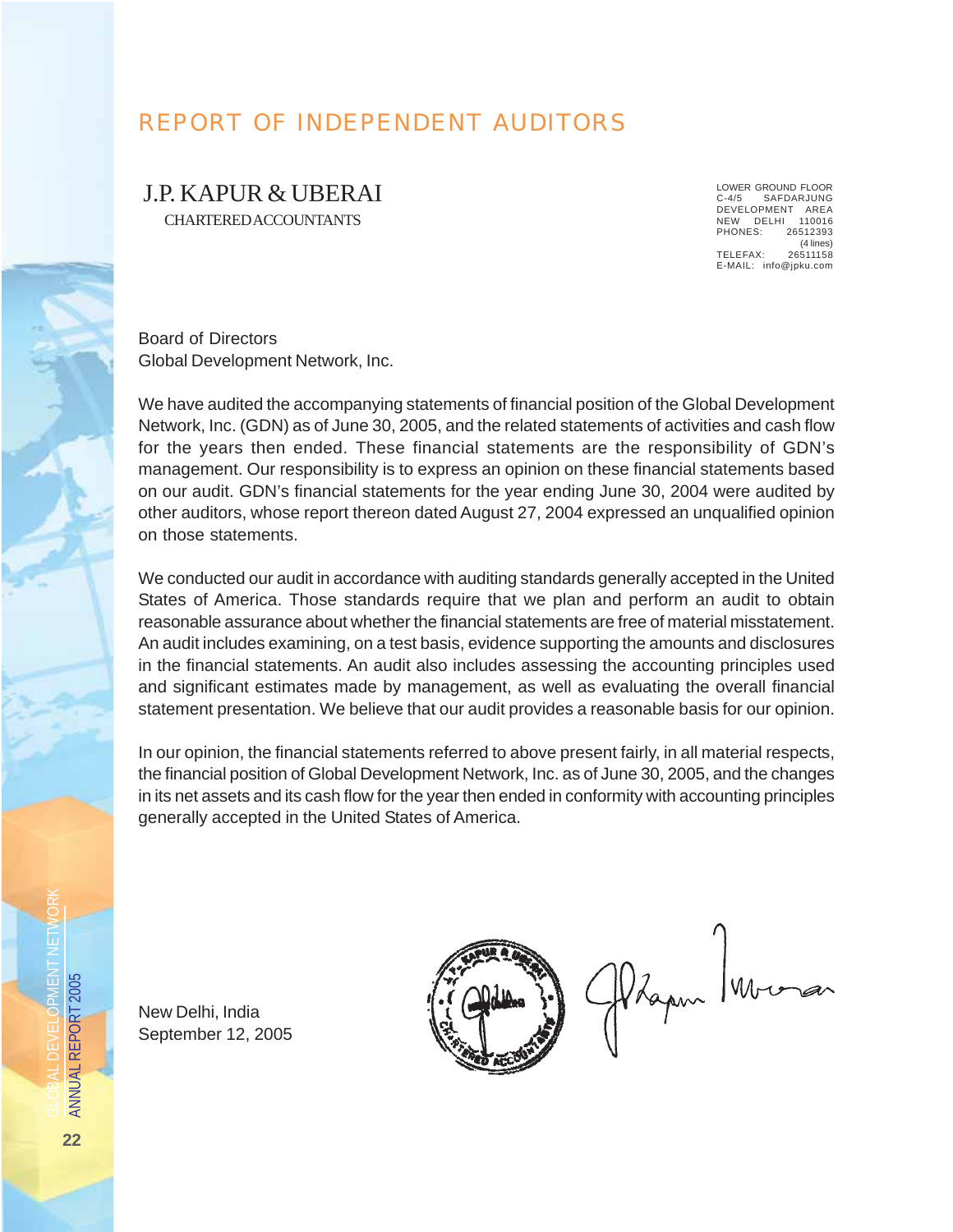# Global Development Network, Inc. Statements of Financial Position June 30, 2005 and June 30, 2004

|                                   | 2005            | 2004         |
|-----------------------------------|-----------------|--------------|
| Assets                            |                 |              |
| Current assets                    |                 |              |
| Cash and cash equivalents         | \$2,554,719     | \$2,151,063  |
| Accounts receivable               |                 | 362,318      |
| Contributions receivable          | 180,138         | 613,971      |
| Prepaid expenses                  | 109,959         | 19,235       |
| Other current assets              | 7,047           |              |
| Total current assets              | 2,851,863       | 3,146,587    |
| Property and equipment, net       | 172,318         | 77,961       |
| Investment                        |                 | 601,392      |
| Other assets                      |                 |              |
| Security deposits                 | 109,418         | 16,007       |
| Total assets                      | \$3,133,599     | \$ 3,841,947 |
| <b>Liabilities and Net Assets</b> |                 |              |
| <b>Current liabilities</b>        |                 |              |
| Grants payable                    | 1,880,430<br>\$ | \$2,650,009  |
| Accounts payable                  | 130,867         | 417,014      |
| Accrued expenses                  | 93,635          | 59,762       |
| Other Payable                     | 63,730          |              |
| <b>Total liabilities</b>          | 2,168,662       | 3,126,785    |
| Net assets (deficit)              |                 |              |
| Unrestricted                      | 702,917         | (493, 276)   |
| Temporarily restricted            | 262,020         | 1,208,438    |
| Total net assets                  | 964,937         | 715,162      |
| Total liabilities and net assets  | \$ 3,133,599    | \$ 3,841,947 |

See accompanying notes to the financial statements.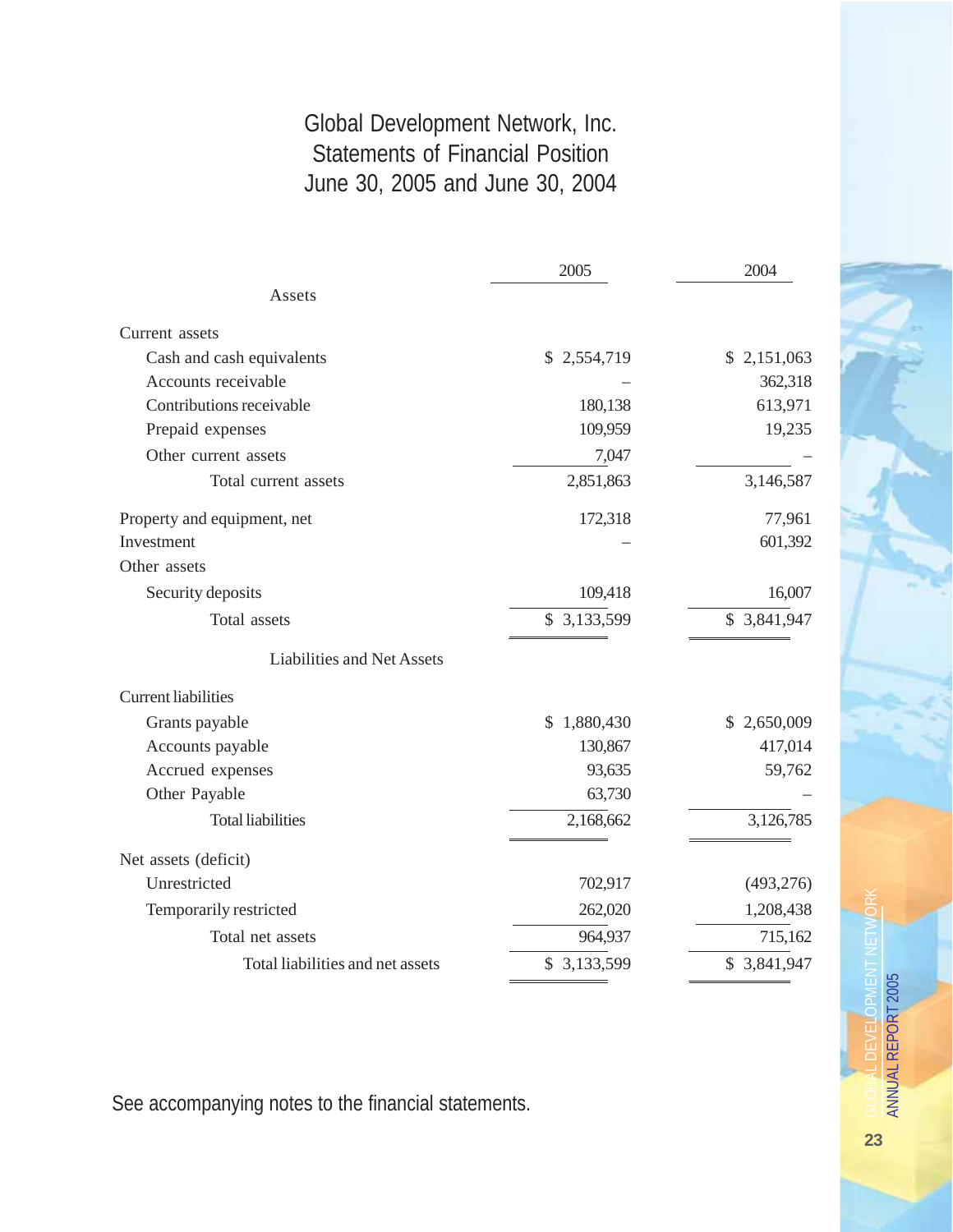# Global Development Network, Inc. Statements of Activities Years Ended June 30, 2005 and June 30, 2004

|                                       | 2005         |                           | 2004        |              |                           |                 |
|---------------------------------------|--------------|---------------------------|-------------|--------------|---------------------------|-----------------|
|                                       | Unrestricted | Temporarily<br>Restricted | Total       | Unrestricted | Temporarily<br>Restricted | Total           |
| Support and revenue                   |              |                           |             |              |                           |                 |
| Grants, contracts, and contributions  | \$4,449,097  | \$2,508,107               | \$6,957,204 | \$531,300    | \$7,864,655               | 8,395,955<br>\$ |
| In-kind contributions                 | 130,626      |                           | 130,626     | 94,115       |                           | 94,115          |
| Interest income                       | 29,837       |                           | 29,837      | 15,894       |                           | 15,894          |
| Foreign currency exchange gain        | 72,729       |                           | 72,729      | 39,039       |                           | 39,039          |
| Other                                 | 5,340        | 252,475                   | 57,815      | 2,936        |                           | 2,936           |
| Net assets released from restrictions | 3,707,001    | (3,707,001)               |             | 8,735,480    | (8,735,480)               |                 |
| Total support and revenue             | 8,394,629    | (946, 418)                | 7,448,211   | 9,418,764    | (870, 825)                | 8,547,939       |
| Expenses                              |              |                           |             |              |                           |                 |
| Program services                      |              |                           |             |              |                           |                 |
| Annual Conference                     | 1,232,604    |                           | 1,232,604   | 1,589,518    |                           | 1,589,518       |
| Regional Research Competitions        | 1,137,720    | $\overline{\phantom{0}}$  | 1,137,720   | 2,118,077    | $\overline{\phantom{0}}$  | 2,118,077       |
| Global Development Awards             | 532,468      | $\overline{\phantom{0}}$  | 532,468     | 630,752      | $\overline{\phantom{0}}$  | 630,752         |
| Global Research Projects              | 2,480,723    | $\overline{\phantom{0}}$  | 2,480,723   | 742,254      |                           | 742,254         |
| GDNet                                 | 732,835      |                           | 732,835     | 1,042,950    | $\overline{\phantom{0}}$  | 1,042,950       |
| Education                             | 275,535      | $\overline{\phantom{0}}$  | 275,535     | 1,157,085    | $\overline{\phantom{0}}$  | 1,157,085       |
| Other programs                        | 166,127      |                           | 166,127     | 1,002,644    |                           | 1,002,644       |
| Total program                         | 6,558,011    |                           | 6,558,011   | 8,283,280    | $\overline{\phantom{0}}$  | 8,283,280       |
| Supporting services                   |              |                           |             |              |                           |                 |
| Donor coordination and fundraising    | 169,732      |                           | 169,732     | 174,913      |                           | 174,913         |
| Secretariat (indirect costs)          | 415,120      | $\overline{\phantom{0}}$  | 415,120     | 184,041      | $\overline{\phantom{0}}$  | 184,041         |
| Fundraising                           | 55,573       |                           | 55,573      | 39,955       | $\qquad \qquad -$         | 39,955          |
| Total expenses                        | 7,198,436    | $\overline{\phantom{0}}$  | 7,198,436   | 8,682,189    | $\overline{\phantom{0}}$  | 8,682,189       |
| Change in net assets                  | 1,196,193    | (946, 418)                | 249,775     | 736,575      | (870, 825)                | (134, 250)      |
| Net assets (deficit)                  |              |                           |             |              |                           |                 |
| Beginning of period                   | (493, 276)   | 1,208,438                 | 715,162     | (1,229,851)  | 2,079,263                 | 849,412         |
| End of period                         | \$702,917    | \$262,020                 | \$964,937   | \$(493,276)  | \$1,208,438               | \$715,162       |

See accompanying notes to the financial statements.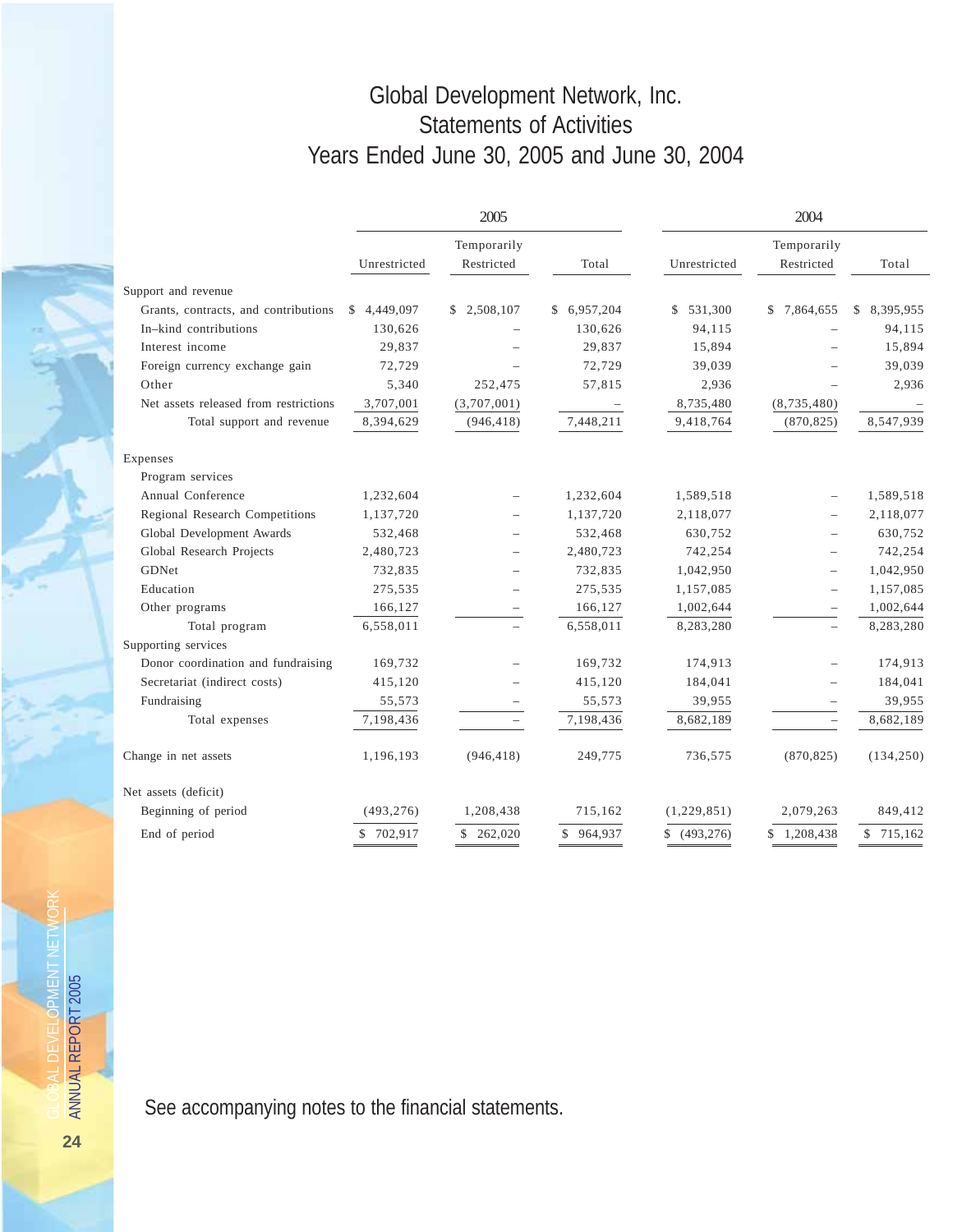# Global Development Network, Inc. Statements of Cash Flows Year Ended June 30, 2005 and 2004

|                                                       | 2005         | 2004        |
|-------------------------------------------------------|--------------|-------------|
| CASH FLOWS FROM OPERATING ACTIVITIES                  |              |             |
| Contributions, grants, and contract payments received | \$7,947,711  | \$9,088,599 |
| Interest income received                              | 29,837       | 15,894      |
| Other revenue received                                | 335,930      | 41,975      |
| Payments to grantees, vendors, and employees          | (8,264,306)  | (8,027,002) |
| Net cash provided by operating activities             | 49,171       | 1,119,466   |
| CASH FLOWS FROM INVESTING ACTIVITIES                  |              |             |
| Sale/(Purchases) of investments                       | 601,392      | (601, 392)  |
| Increase in Long term deposit                         | (93, 411)    |             |
| Purchases of property and equipment                   | (153, 496)   | (31,029)    |
| Net cash from/(used) investing activities             | 354,486      | (632, 421)  |
| NET INCREASE IN CASH AND CASH EQUIVALENTS             | 403,656      | 487,045     |
| CASH AND CASH EQUIVALENTS                             |              |             |
| Beginning of period                                   | 2,151,063    | 1,664,018   |
| End of year                                           | \$2,554,719  | \$2,151,063 |
| RECONCILIATION OF CHANGE IN NET ASSETS TO NET CASH    |              |             |
| PROVIDED BY OPERATING ACTIVITIES                      |              |             |
| Change in net assets                                  | \$249,775    | \$(134,250) |
| Adjustments                                           |              |             |
| Depreciation and amortization                         | 53,754       | 43,991      |
| Loss on disposal of fixed assets                      | 5,386        |             |
| Decrease (increase) in assets                         |              |             |
| Accounts receivable                                   | 362,318      | (357, 126)  |
| Contributions receivable                              | 433,833      | 1,049,770   |
| Prepaid expenses and security deposits                | (97, 771)    | (11,495)    |
| Increase (decrease) in liabilities                    |              |             |
| Grants payable                                        | (769, 579)   | 465,479     |
| Accounts payable and accrued expenses                 | (252, 274)   | 63,097      |
| Other Payable                                         | 63,730       |             |
| Net cash provided by operating activities             | \$<br>49,171 | \$1,119,466 |

See accompanying notes to the financial statements.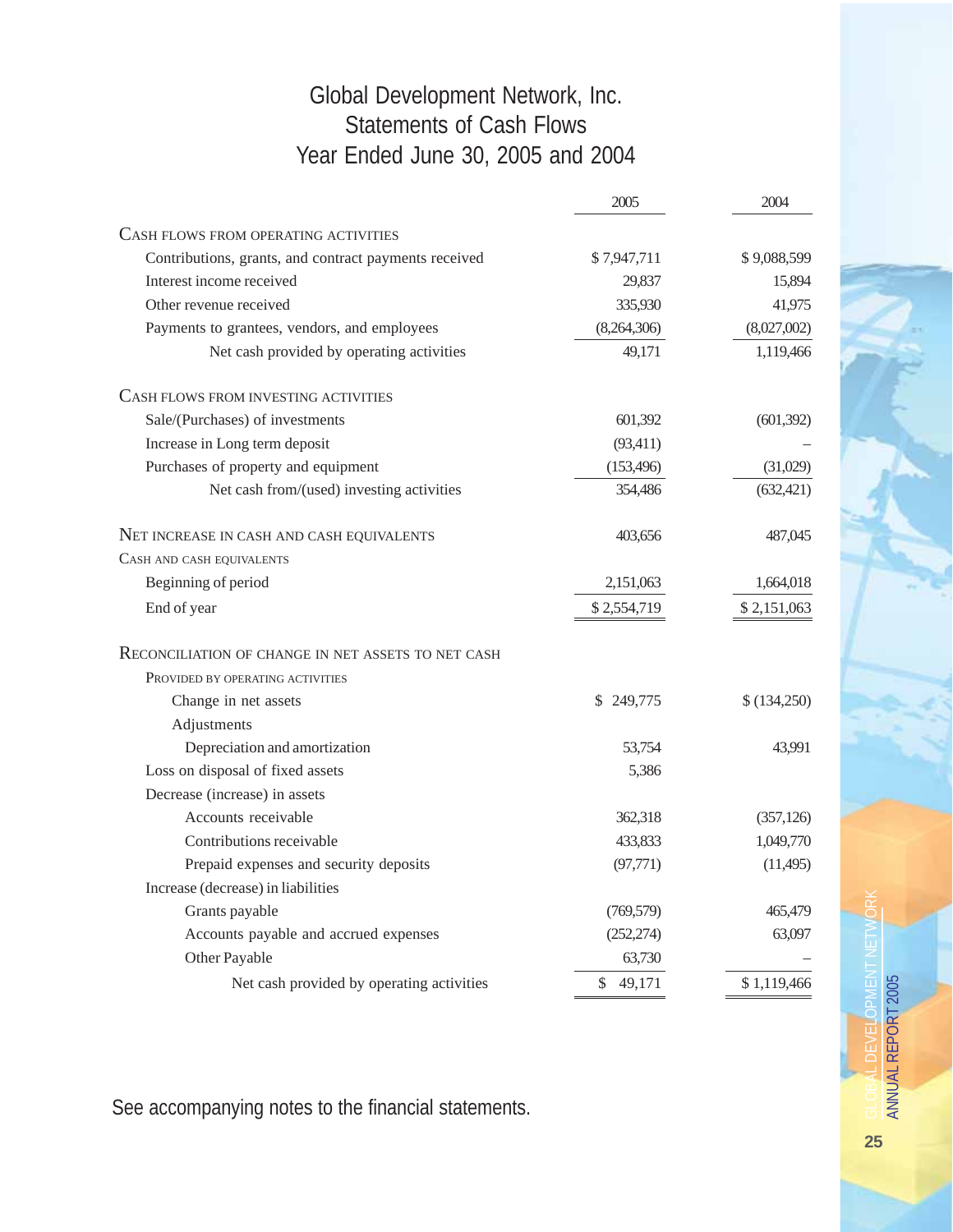# GLOBAL DEVELOPMENT NETWORK, INC. NOTES TO FINANCIAL STATEMENTS JUNE 30, 2005 AND 2004

# **NOTE 1. SUMMARY OF SIGNIFICANT ACCOUNTING POLICIES**

**Financial Statement Presentation** – Financial statement presentation follows the guidance contained in Statement of Financial Accounting Standards (SFAS) No. 117, *Financial Statements of Not-for-Profit Organizations*. Accordingly, the Global Development Network, Inc. (GDN) reports information regarding its financial position and activities according to three classes of net assets: unrestricted net assets, temporarily restricted net assets, and permanently restricted net assets.

**Contributions** – Contributions received are recorded as unrestricted, temporarily restricted, or permanently restricted support depending on the existence and/or nature of any donor restrictions.

**Cash and Cash Equivalents** – Cash consists of monies held in demand deposit and money market accounts. Cash equivalents are all highly liquid investments with initial maturity dates of three months or less.

**Investments** – Investments are mutual funds carried at fair value, which generally represents reported market values as of the last business day of the fiscal year.

**Property and Equipment** – Property and equipment are recorded at cost. Major additions are capitalized while replacements, maintenance, and repairs that do not improve or extend the lives of the respective assets are expensed currently. Donations of property and equipment are recorded as contributions at their estimated fair value at the date of donation. Such donations are reported as increases in unrestricted net assets unless the donor has restricted the donated asset to a specific purpose or for use in a future period. Depreciation and amortization are provided on a straight-line basis over the estimated useful lives of the assets. The cost of property and equipment retired or disposed off is removed from the accounts along with the related accumulated depreciation or amortization, and any gain or loss is reflected in income.

**Functional Allocation of Expenses** – The costs of providing the various programs and other activities have been summarized on a functional basis in the statement of activities. Accordingly, certain costs have been allocated among the programs and supporting services benefited.

**Use of Estimates** – The preparation of financial statements in conformity with U.S. generally accepted accounting principles requires management to make estimates and assumptions that affect the reported amounts of assets and liabilities and disclosure of contingent assets and liabilities at the date of the financial statements and the reported amounts of revenues and expenses during the reporting period. Actual results could differ from those estimates.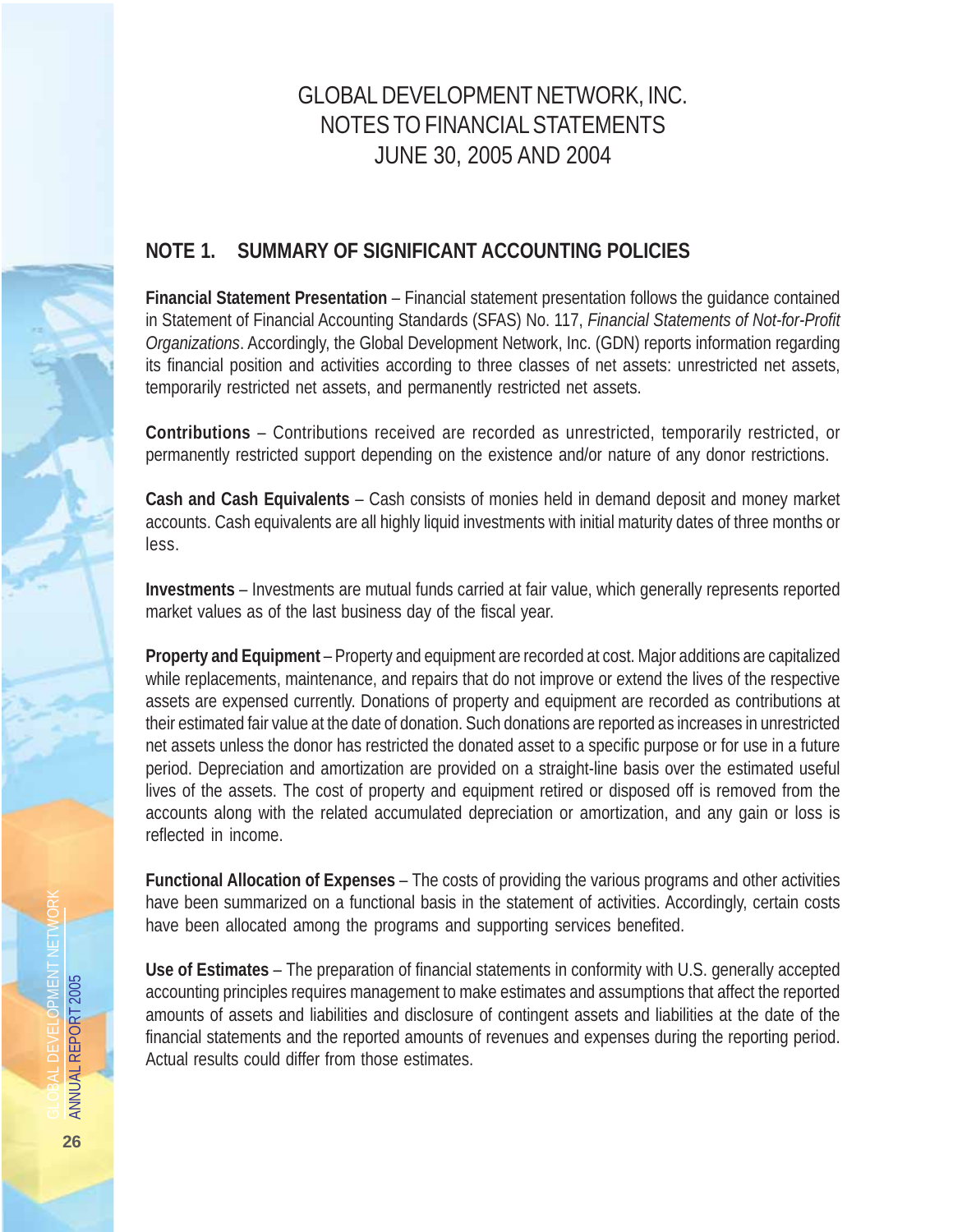### **NOTE 1. SUMMARY OF SIGNIFICANT ACCOUNTING POLICIES (CONTINUED)**

**Foreign Currency** – GDN records pledges received in foreign currencies at the exchange rate at the date of the pledge. Unrealized increases or decreases due to fluctuations in exchange rates are included in "foreign currency exchange gain" in the Statement of Activities.

## **NOTE 2. ORGANIZATION AND TAX STATUS**

The Global Development Network is an evolving network of research and policy institutes working together to address problems of national and regional development. Launched in 1999 by the World Bank, GDN became incorporated as a not-for-profit organization in March 2001. GDN is governed by a 16-member international governing body of renowned researchers and policymakers from around the world.

GDN (a Delaware non-profit corporation), is exempt from Federal and District of Columbia income taxes under Section 501(c)(3) of the Internal Revenue Code and Section 47-1802.1 of the District of Columbia Code, respectively, and is classified as a publicly-supported organization by the Internal Revenue Service under an advance ruling that ended on June 30, 2005. GDN has filed for the extension of its status as a publicly-supported organization to the Internal Revenue Service in September 2005. GDN is expected to receive a positive reply on the extension of its status as a publicly-supported organization in near future.

In May 2005 GDN moved its headquarters to India, with intent to get status of International Organization by Government of India. The Union Cabinet of Government of India has approved in June 2005, the establishment of GDN as an international organization with its headquarters in New Delhi. It has also approved the signing of the 'Agreement Establishing the Global Development Network' by Government of India. The final signing of the agreement is expected in the near future.

#### GDN is *global.* It:

- Supports multidisciplinary research in the social sciences and mobilizes resources around the world.
- Produces policy-relevant knowledge on a global scale.
- Promotes the application of global knowledge through its local "reinvention."

#### GDN is for *development.* It:

- Builds research capacity to advance development and alleviate poverty.
- Fosters research in developing and transition economies.
- Disseminates development knowledge to the public and policymakers.
- Bridges the gap between ideas and policies.

#### GDN is a *network.* It:

- Links research institutes from 11 regions and more than 100 countries.
- Coordinates research and strengthens partnerships worldwide.
- Facilitates knowledge sharing among researchers and policymakers.
- Promotes multidisciplinary collaboration among researchers.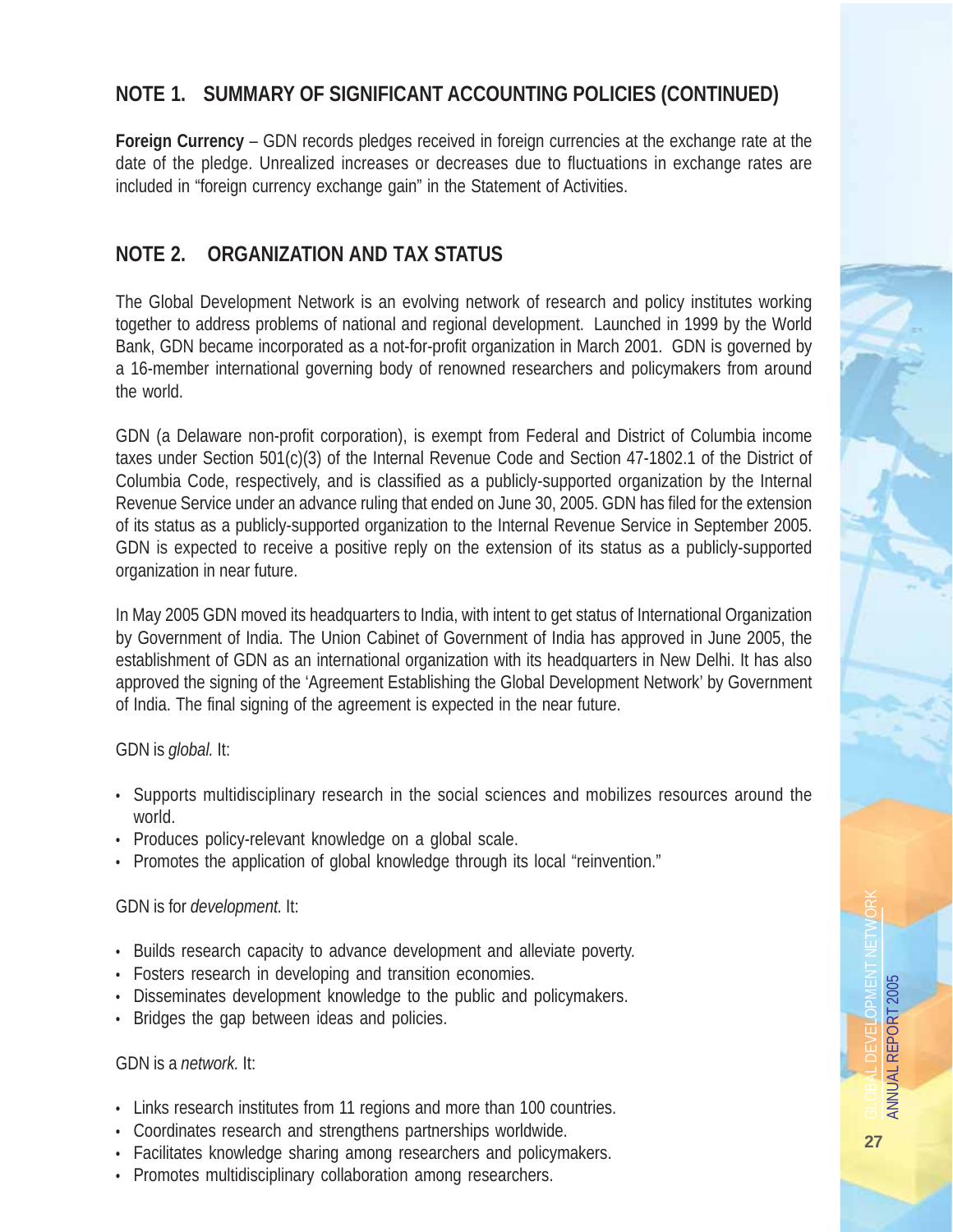## **NOTE 2. ORGANIZATION AND TAX STATUS (CONTINUED)**

GDN activities are designed to meet the needs of research institutes, as determined through surveys and direct consultations, as well as to provide policymakers with relevant and timely information. These activities include:

**Regional Research Competitions** – These competitions are held every year by GDN's regional network partners. GDN raises funds from donor governments and public and private institutions to provide grants to researchers in the developing world through the regional research competitions.

**Global Development Awards Competition** – This is the largest worldwide contest for development researchers. Researchers and practitioners are invited each year to compete. Over \$321,000 in 2005 and \$374,000 in 2004 were spent for prize and travel money. The awards recognize excellence and innovation in the field of development research and application.

**Global Research Projects** – The first global research project sought to explain economic growth performance across the developing world; a volume describing the first phase of this project was completed in 2004. The projects currently under way are *Impact of rich country policies on poverty: a global view, Bridging Research Project, Understanding Reform and Moving out of Poverty.*

**Annual Global Development Conference** – The annual GDN conference provides a global forum for the exchange of ideas on sustainable development and alleviation of poverty. Participants include researchers, government officials and policymakers, representatives of international organizations and research sponsors. Internationally renowned speakers address audiences on many pressing problems of development. Theme of the 2005 conference held in Dakar, Senegal was *Developing and Developed Worlds: Mutual Impact. Th*e forthcoming 2006 conference in St. Petersburg, Russia has the theme of *Institutions and Development: At the Nexus of Global Change*. Around 65 and 85 people attended the annual GDN conference at their own expense in 2005 and 2004 incurring an estimated amount of \$141,000 and \$393,000 respectively in travel and accommodation expenses; these amounts have not been recognized in the accompanying financial statements.

**GDNet** – GDN's web presence serves as a channel for data sharing and a forum for the exchange of views. Researchers registered with GDNet have access to valuable information including a database of more than 800 cross-country economic, social and financial indicators; micro-data from World Bank research project; an online library of scholarly works on development; academic journals; and funding opportunities. GDN's website, www.gdnet.org, offers a free monthly electronic newsletter and opportunities to participate in online discussions with researchers worldwide.

**Collaborative Activities** – These are activities that contribute to GDN's goals and are supported administratively or financially by GDN but are funded largely outside GDN's budget. One example is nearly \$2 million provided for the year ending June 30, 2004 by National Institutes of Health to support research on health issues in developing countries, which is augmented by GDN funds. No such major activity occurred for the year ending June 30, 2005.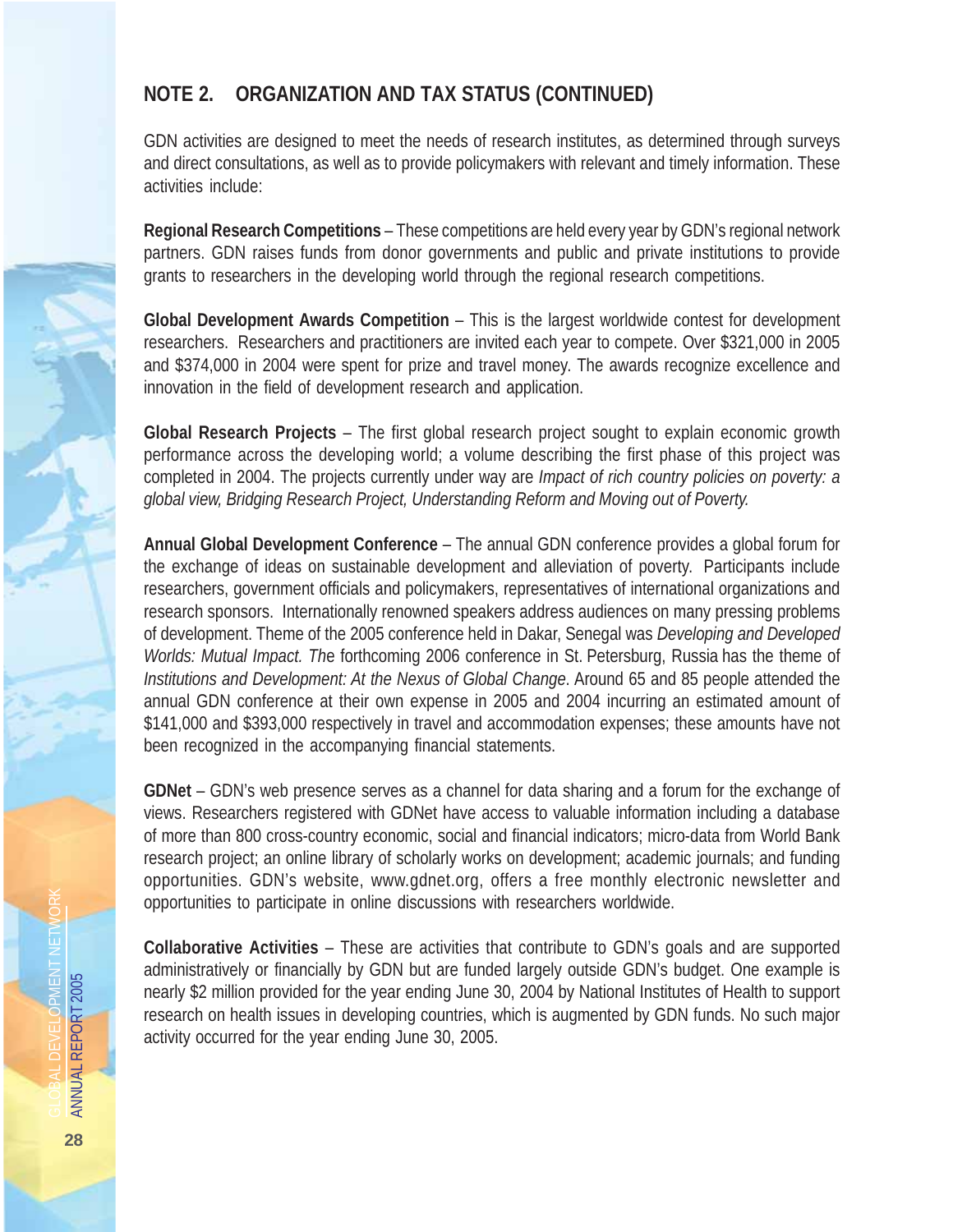### **NOTE 3. PROPERTY AND EQUIPMENT**

Property and equipment as of June 30, 2005 and 2004, consists of the following:

|                                                | 2005       | 2004      |
|------------------------------------------------|------------|-----------|
| Computer equipment                             | \$157,970  | \$113,829 |
| <b>Furniture and fixtures</b>                  | 95,384     | 52,400    |
| Vehicle                                        | 15,179     |           |
| Office Equipment                               | 10,451     |           |
| Less accumulated depreciation and amortization | (106, 666) | (88, 268) |
|                                                | \$172,318  | \$77,961  |

### **NOTE 4. NET ASSETS**

**Unrestricted Net Assets** – Unrestricted net assets represent amounts available to carry out the general operations of GDN without restriction imposed by outside parties.

**Restricted Net Assets** – GDN has received contributions to support specific programs, which have resulted in temporary restrictions on its net assets. The net assets will be released when expenses are incurred that satisfy the specified restrictions.

**Temporarily Restricted Net Assets** – Temporarily restricted net assets were available for the following purposes:

|                                       | 2005    |               | 2004      |
|---------------------------------------|---------|---------------|-----------|
| <b>Regional Research Competitions</b> | \$      | $\mathcal{S}$ | 17,376    |
| Global Development Awards             | 1,494   |               |           |
| <b>Global Research Projects</b>       | 147,357 |               |           |
| Education                             | 72,475  |               | 324,131   |
| Secretariat                           |         |               | 545,997   |
| World Bank - MIR                      | 40,564  |               | 226,324   |
| Other                                 | 130     |               | 94,610    |
|                                       | 262,020 | S             | 1,208,438 |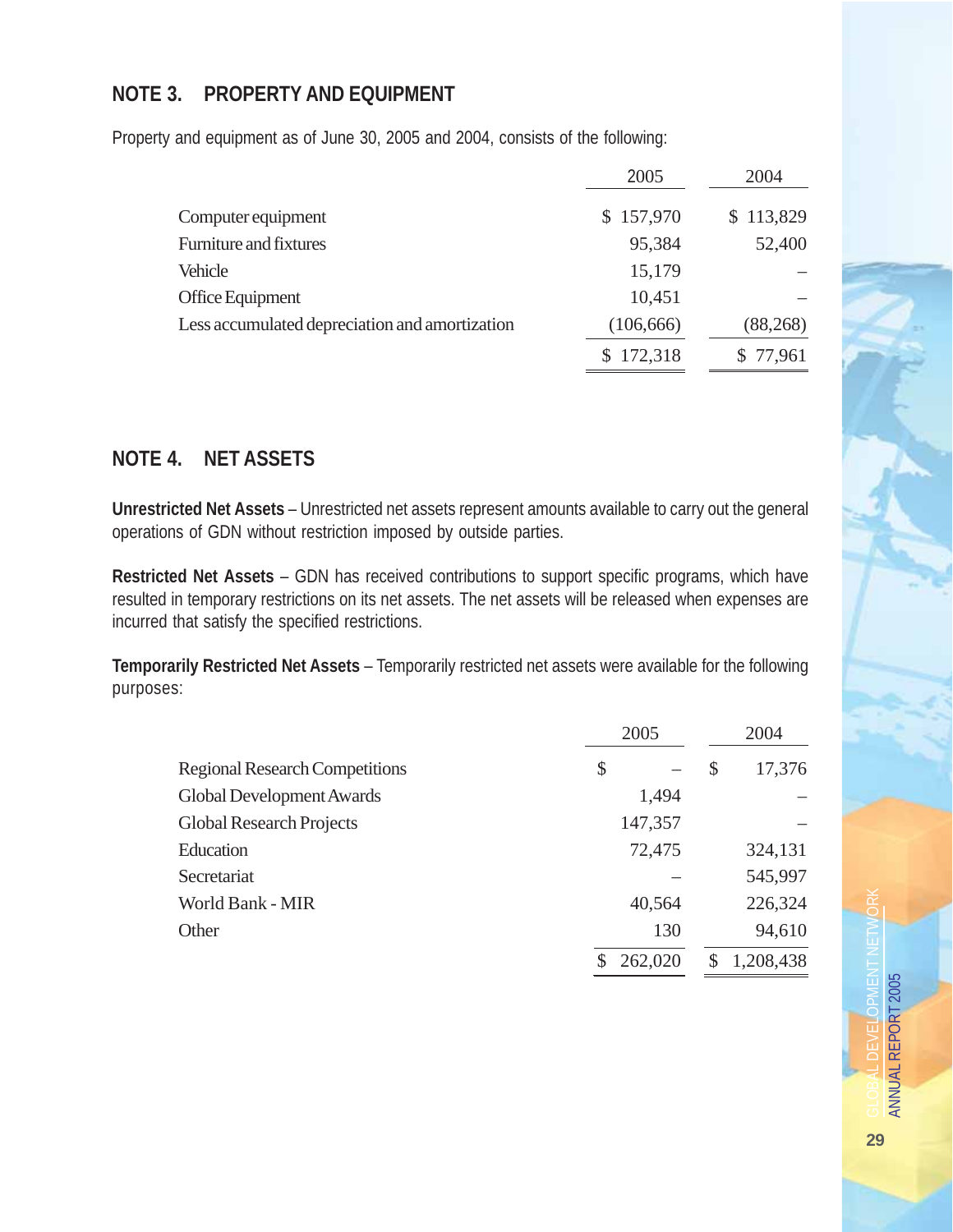### **NOTE 4. NET ASSETS (CONTINUED)**

**Net Assets Released from Donor Restrictions** - Net assets were released from donor restrictions by incurring expenses satisfying the restricted purposes or by occurrence of other events specified by donors.

Purpose restrictions accomplished for the year ended June 30, 2005 and June 30, 2004 were:

|                                       | 2005                 | 2004                 |
|---------------------------------------|----------------------|----------------------|
| <b>Annual Conference</b>              | 434,504<br>S.        | \$1,455,373          |
| <b>Regional Research Competitions</b> | 269,851              | 1,984,008            |
| <b>Global Development Awards</b>      | 486,322              | 590,300              |
| <b>Global Research Projects</b>       | 1,474,484            | 1,417,938            |
| <b>GDNet</b>                          |                      | 903,308              |
| Education                             | 251,656              | 1,083,844            |
| Secretariat                           | 695,704              | 731,923              |
| Other                                 | 94,480               | 568,786              |
|                                       | <del>3.707.001</del> | <del>8,735,480</del> |

## **NOTE 5. OPERATING LEASES**

GDN entered into a three-year lease starting from April 15, 2005 for office space for its head quarters in New Delhi, India, where GDN moved its operations from Washington, D.C. Annual rent is INR 4,471,200; the U.S. currency equivalent of the annual rent is \$102,786. To secure the space, GDN paid an advance rent of \$102,786, to be adjusted equally over the period of three years. The balance as of June 30, 2005 on this account is \$95,648, which represents of approximately eleven month's of rent. In addition to advance rent GDN has also paid security amount of \$102,786 which will be received at the end of lease term. GDN's rent expense for the years ended June 30, 2005 and 2004 were \$123,111 and \$133,814, respectively.

GDN also, entered into a lease for office space in Cairo, Egypt in 2004, where GDN moved the operations of GDNet, the organization's Internet initiative described in Note 2. The five-year lease starts from June 1, 2004. Annual rent is Egyptian LE 73,440 and can be adjusted annually based on the Consumer Price Index. As of June 30, 2005, the U.S. currency equivalent of the annual rent is \$11,854. To secure the space GDN paid advance rent of \$11,883, the balance as of June 30, 2005 on this account is \$1,981, which represents two months of rent. An additional security deposit of six months of rent \$6,632 was paid by GDN.

Future minimum annual rental payments required under these operating leases as of June 30, 2005, are as follows (without consideration of Price Index Fluctuations)

| \$114,640 |
|-----------|
| 114,640   |
| 93,226    |
| 10,866    |
|           |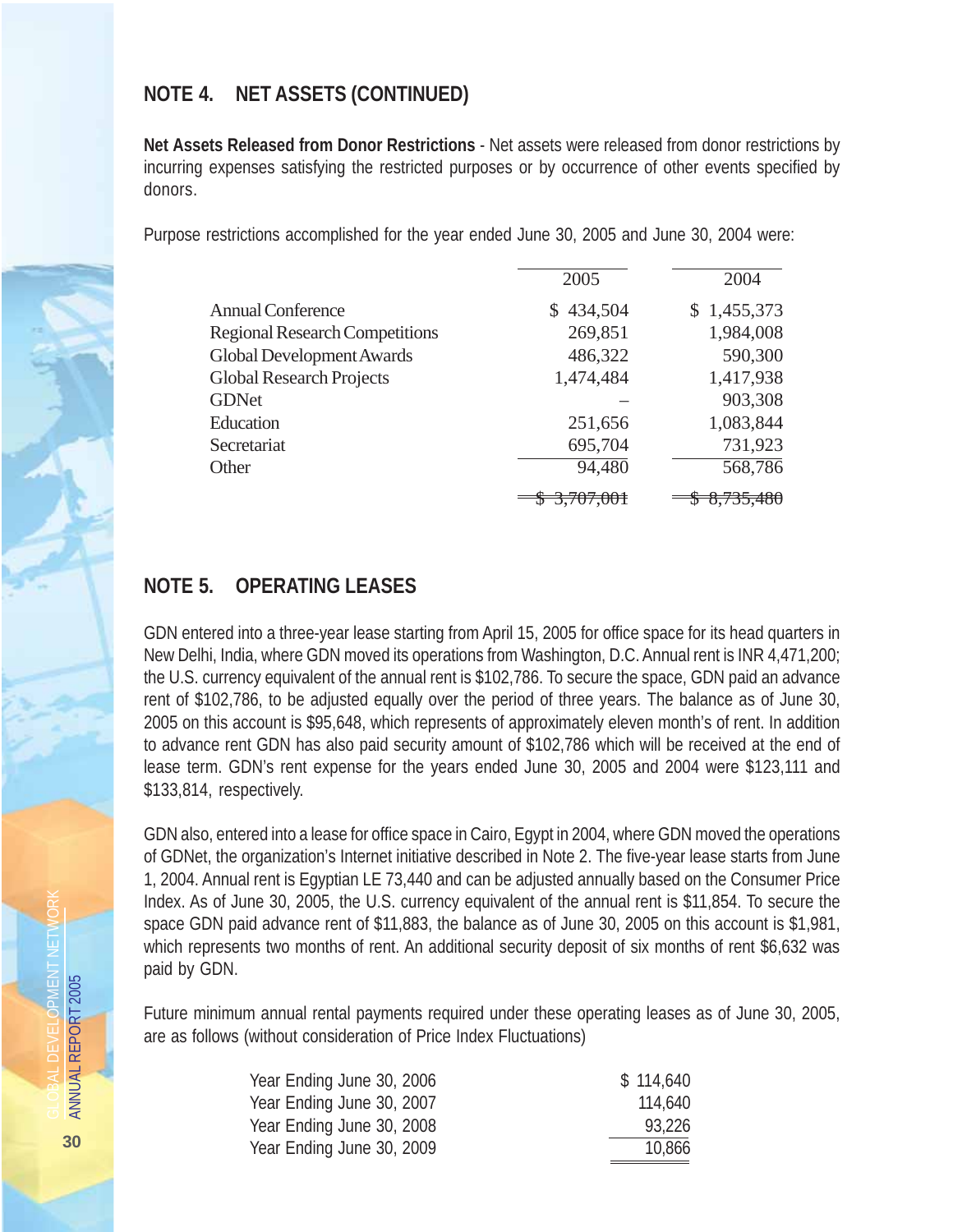\$ 333,372

### **NOTE 6. UNINSURED CASH BALANCE**

GDN maintains its cash accounts in USA and India. The banks in USA are insured by Federal Deposit Insurance Corporation for the first \$100,000 of the deposit. On June 30, 2005 and 2004, GDN had balances that exceeded the federally insured amount by approximately \$424,000 and \$780,000, respectively. The bank in India is insured for \$2,300. The uninsured amount exceeded the insured limit in India by \$115,800 as of June 30, 2005.

In addition, at June 30, 2005 and 2004 cash and cash equivalents includes approximately \$1.9 and \$1.3 million respectively in repurchase agreements and certificates of deposit that are not insured by the FDIC.

GDN has not experienced any losses on such accounts and believes it is not exposed to any significant credit risk on cash and cash equivalents.

# **NOTE 7. CONCENTRATION OF CONTRIBUTIONS**

GDN received approximately 67% and 62% of its total support and revenue from a single contributor for the years ended June 30, 2005 and 2004, respectively. In addition, 67% and 21% of GDN's contribution receivable is due from one contributor at June 30, 2005, and 2004, respectively. The receivable is expected to be collected in one year.

# **NOTE 8. IN-KIND CONTRIBUTIONS**

In-kind contributions are recognized as contributions in accordance with SFAS No. 116, *Accounting for Contributions Received and Contributions Made*, if the services (a) create or enhance non-financial assets or (b) require specialized skills, are performed by people with those skills, and would otherwise be purchased by the Organization. The value of donated services included as contributions in the financial statements and the corresponding program expenses for the years ended June 30, 2005 and 2004 are as follows:

|                       | 2005      | 2004     |
|-----------------------|-----------|----------|
| Salaries and benefits | \$110,626 | \$23,047 |
| Scholarships          |           | 49,000   |
| Other                 | 20,000    | 22,068   |
| Total                 | 130,626   | 94.115   |

In-kind contributions directly contributed by donors for GDN's programs, which are not reflected in accounting financial Statements, were estimated to be \$ 296,000 for the year ending June 30, 2005.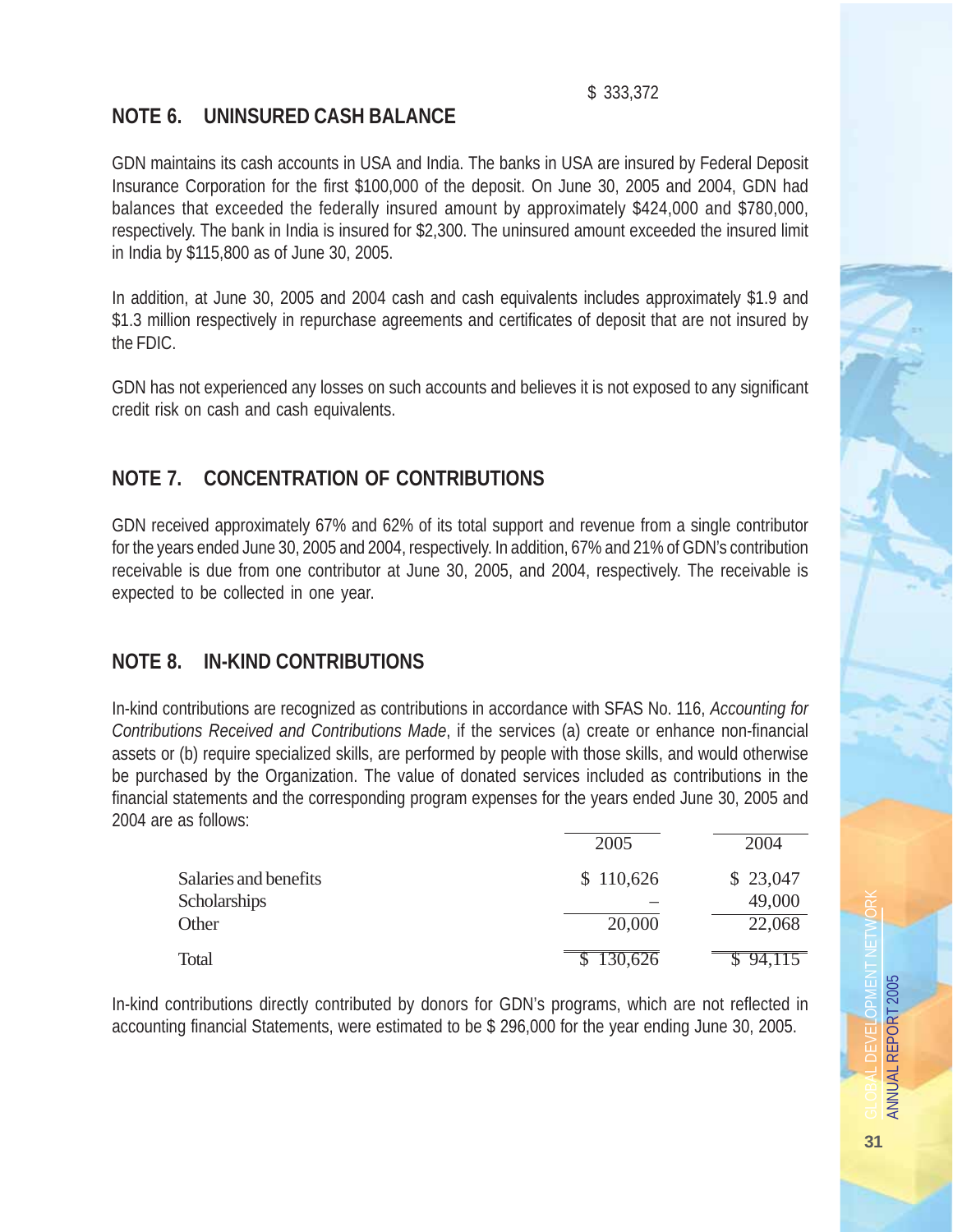### **NOTE 9. CONDITIONAL PROMISES TO GIVE**

GDN has a grant for which the grantor agency's promise to give is conditional upon the Network raising matching contributions and assessment by the donor of the effectiveness of GDN's programs. The original grant was for \$9 million over 5 years. As of June 30, 2005, this conditional promise to give totaled approximately \$1.8 million payable.

GDN has another grant for which agency's promise to give is conditional upon Network's management's demonstration of the required scientific and administrative skills to pursue the objectives of the grant successfully. The original grant was for \$510,000 over 3 years. As of June 30, 2005, this conditional promise to give totaled approximately \$411,000 payable.

These promises to give will be recognized as revenue when the respective conditions are met in future years.

# **NOTE 10. COLLABORATIVE PROGRAMS**

GDN partners with the National Institutes of Health and other institutions in sponsoring a competitive research program entitled International Studies on Health and Economic Development (ISHED). For the year ended June 30, 2004, the total funding to ISHED was \$1,785,156; GDN's contribution was \$150,000 for the year ended June 30, 2004.

# **NOTE 11. GLOBAL DEVELOPMENT NETWORK'S IRA SIMPLE PLAN**

Effective July 1, 2002, Global Development Network established the Global Development Network's IRA SIMPLE Plan (the Plan). The Plan covers full time employees who have elected to participate. During the year ended June 30, 2005 and 2004, GDN's contributions to the Plan totaled \$11,797 and \$25,640, respectively.

### **NOTE 12. OTHER INCOME**

Other income includes \$252,475 received during the year 2005 from a regional network partner as refund of unutilized grant paid in previous years.